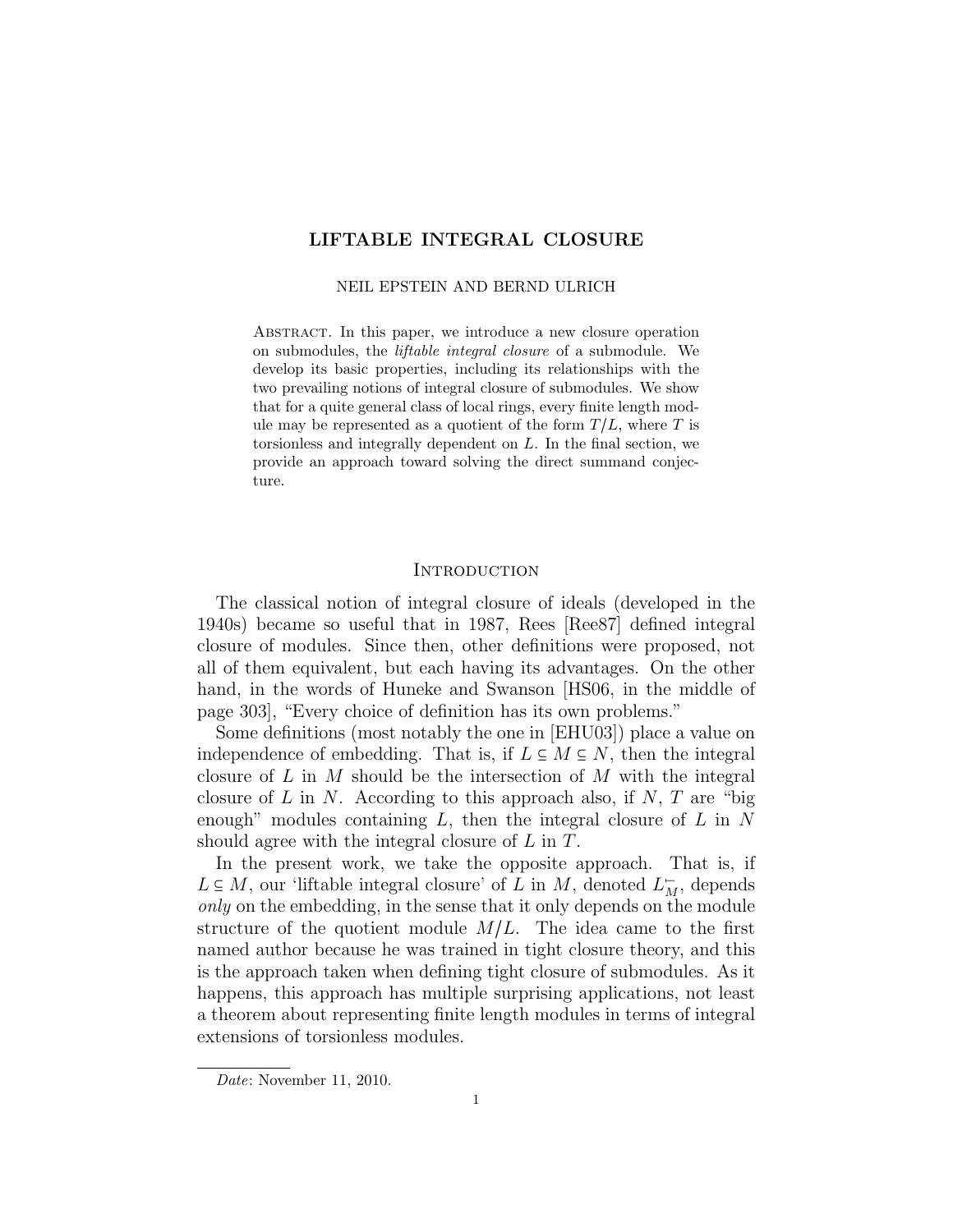We wish to stress here that we are not claiming this new notion to be the "right" definition of the integral closure of a submodule. We agree, of course, with the Huneke-Swanson quote above. Instead, the new operation should be seen as a different and useful perspective in the theory of integral closure of modules.

The structure of the paper is as follows: In §1, we discuss some preexisting notions of integral closure and their interrelationships, paying special attention to the case of not necessarily finitely generated modules. In §2, we define the *liftable integral closure*  $L<sup>+</sup><sub>M</sub>$  relative to a submodule inclusion  $L \subseteq M$  and develop its basic properties (see especially Lemma 2.4 and Proposition 2.5). In §3 we give notions of 'test ideals' relative to liftable integral closure, and we show that there are usually only one or two such ideals per ring (denoted  $\tau_{\mathcal{I}}$  and  $\tau_{\mathcal{M}}$ ), despite a plethora of definitions (see Definition/Proposition 3.1). In §4, we characterize these ideals based mostly on the dimension of the ring. For 0-dimensional rings,  $\tau_{\mathcal{I}}$  is the socle (Proposition 4.2); for 1-dimensional Cohen-Macaulay rings,  $\tau_{\mathcal{I}}$  is the conductor (Theorem 4.4), thus generalizing a theorem of J. Vassilev; for equidimensional unmixed rings of dimension at least two,  $\tau_{\mathcal{M}} = \tau_{\mathcal{I}} = 0$  (Theorem 4.5). In §5, we provide some surprising consequences of this latest result. For instance (Theorem 5.2), given a finite length module M over a Noetherian equidimensional unmixed local ring of dimension at least two, there exists a finite free module F and submodules  $L \subseteq T \subseteq F$  such that T is integral over  $L$  in  $F$ . This raises the question: what other sorts of finitely generated modules may be represented as a quotient of finite torsionless modules sharing a common integral closure? Finally, in §6, we show how liftable integral closure may be combined with a theorem of G. Dietz to attempt a solution of the direct summand conjecture, and we provide a first step (Proposition 6.2) toward realizing this goal.

#### 1. Some history of integral closures of modules

Relative to an embedding, there is a commonly held notion of the integral closure of a submodule of a free module, especially in the case where the submodule has a rank. More generally, we make the following definition:

**Definition 1.1** (Integral closure in a free module). Let  $L \subseteq F$  be Rmodules, where  $F$  is free. Let  $S$  be the (naturally graded) symmetric algebra over R defined by  $F$ , and let T be the subring of S induced by the inclusion  $L \subseteq F$ . Note that S is N-graded and generated in degree 1 over R, and T is an N-graded subring of S, also generated over R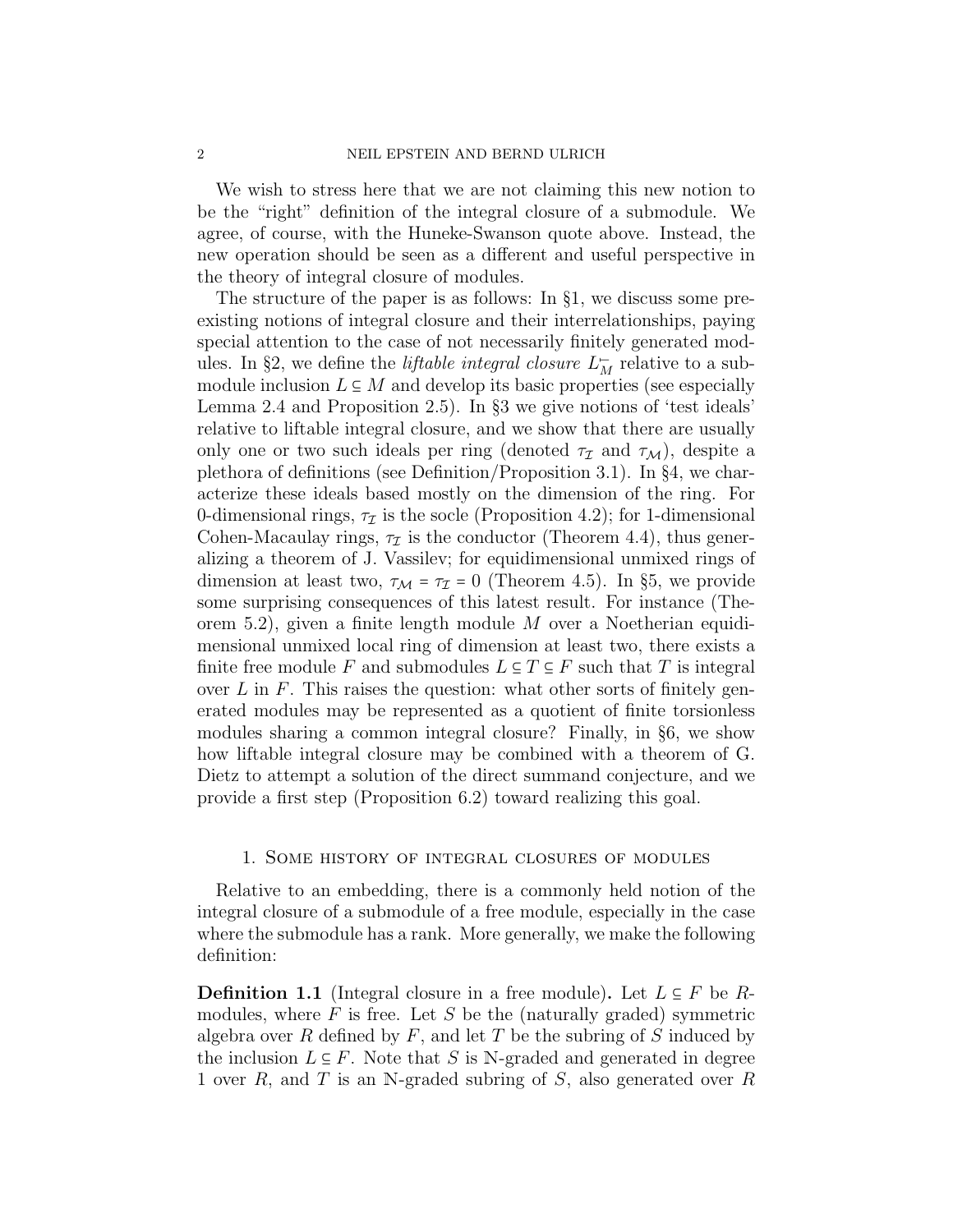in degree 1. Then the *integral closure of L in F*, denoted  $L_F^-$ , is the degree 1 part of the integral closure of the subring T of S.

This definition agrees with all the usual definitions of the integral closure relative to an embedding in any situation where  $R$  is Noetherian and  $F$  is finitely generated and free. See [HS06, Chapter 16] for details. As for integral closure of a submodule of an arbitrary (finitely generated) module, there seem to be two prevailing notions – one by Rees [Ree87], and one by Eisenbud, Huneke, and the second author of this work [EHU03]. We give them both below:

**Definition 1.2** (Rees integral closure). Let  $L \subseteq M$  be modules<sup>1</sup> over a Noetherian ring  $R$ . First suppose  $R$  is a domain, and let  $Q$  be its fraction field. Then for  $x \in M$ , we say that x is in the Rees integral *closure of L in M*, written  $x \in L_{M}^{-Rs}$ , if for every valuation ring V<br>between  $P$  and  $Q$ ,  $x$  is in the image  $I V$  of  $I$  in  $M \otimes V$ between R and Q, x is in the image  $LV$  of L in  $M \otimes_R V$ .

In the general case, we write  $x \in L_M^{\text{--Rs}}$  if for every minimal prime  $\mathfrak{p}$ of  $R$ , we have  $x + \mathfrak{p}M \in \left(\frac{L+\mathfrak{p}M}{\mathfrak{p}M}\right)$  $\mathfrak{p}\overline{M}$  ) −Rs  $\lim_{M/\mathfrak{p}M}$ , as modules over the ring  $R/\mathfrak{p}$ .

**Definition 1.3** (EHU integral closure). Let  $L \subseteq M$  be modules over a Noetherian ring R. Then for  $x \in M$ , we say that x is in the EHU integral *closure of L in M*, written  $x \in L_T^{\text{-EHU}}$ , if for every R-homomorphism of the form  $\alpha : M \to F$  for free modules  $F$ , we have  $\alpha(\alpha) \in \alpha(L)$ . the form  $g: M \to F$  for free modules F, we have  $g(x) \in g(L)_F^-$ .

These would seem to have nothing to do with each other. But we have the following:

**Proposition 1.4** (Valuative Criterion). Let  $L \subseteq M$  be modules over a Noetherian ring R and let  $x \in M$ . Then  $x \in L_{\text{H}}^{\text{EHU}}$  if and only if for every map  $M \to F$  to a free module and every homomorphism  $R \rightarrow V$  to a valuation ring V with kernel a minimal prime of R, we have  $(L + Rx)' = L'$ , where  $(-)'$  denotes tensoring with V and taking images in  $V \otimes_R F$ .

Under the assumption that  $M$  is finitely generated (and using only Noetherian valuation rings), this was proved as [EHU03, the "Valuative Criterion" part of Theorem 2.2]. We postpone the proof of the general case until page 6, after we have developed some tools for dealing with non-finitely generated modules.

<sup>1</sup>Rees only defined this notion for finitely generated modules, and he required that the valuation rings  $V$  be Noetherian. However, one may employ the usual tricks to show that for finitely generated modules, the definition given here is equivalent to his.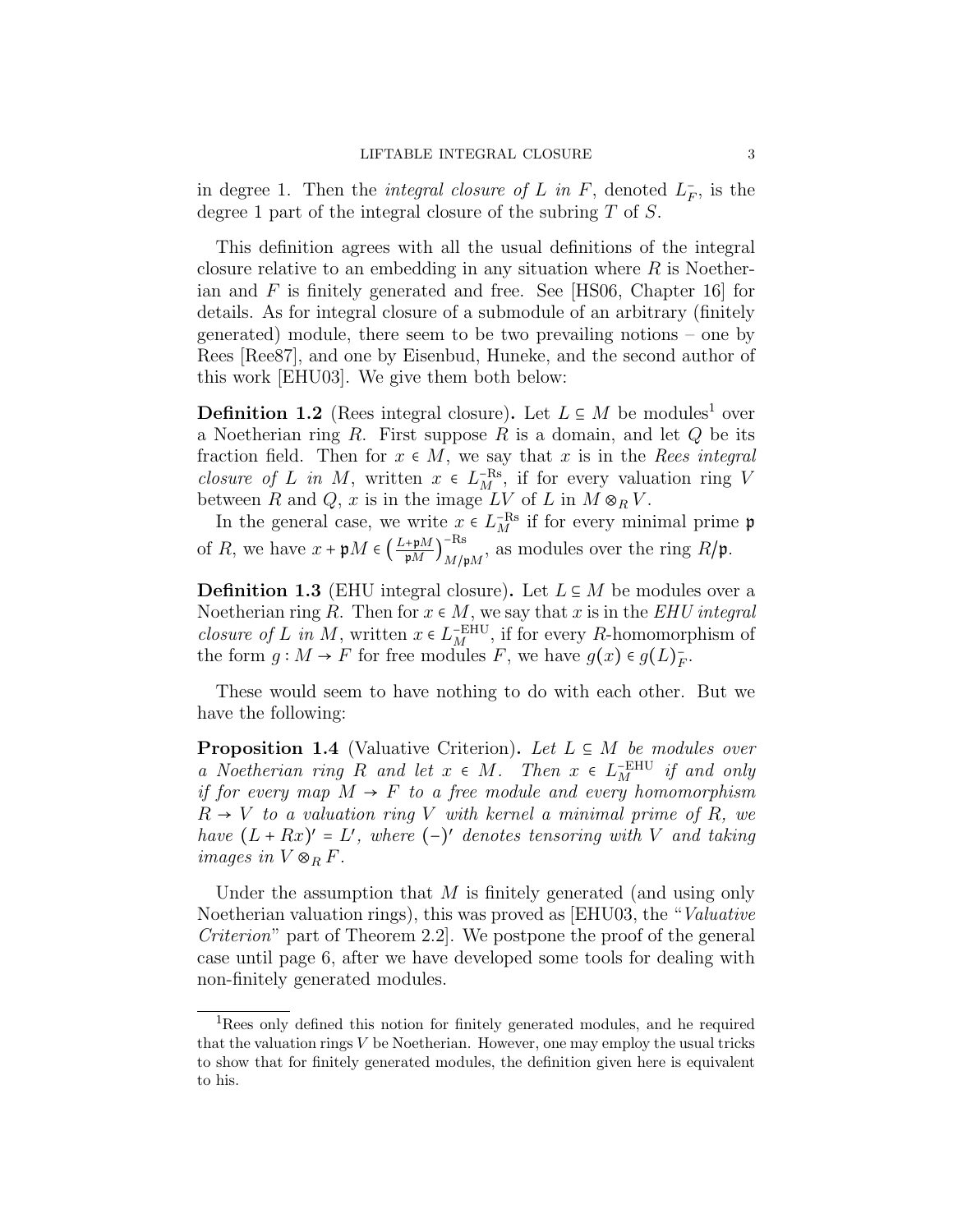Corollary 1.5. Let R be a Noetherian ring and  $L \subseteq M$  R-modules. Then  $L_{M}^{\text{-Rs}} \subseteq L_{M}^{\text{EHU}}$ , with equality if M is free (in which case both coincide with the first definition of this names) on if B is a demain coincide with the first definition of this paper) or if  $R$  is a domain.

In general, however, Rees integral closure may be strictly smaller than EHU integral closure:

Example 1.6. [EHU03, immediately after the proof of Theorem 2.2] Let k be a field,  $R = k[x]/(x^2)$ , and  $M = Rx$ . Then  $0_M^{\text{-EHU}} = M$ , but  $0^{-\text{BS}} = 0$ .  $0_M^{-\text{Rs}} = 0.$ 

### 2. Liftable integral closure - basic properties

Next we come to the primary definition of the current paper:

**Definition 2.1** (Liftable integral closure). Let  $L \subseteq M$  be R-modules. Let  $\pi : F \twoheadrightarrow M$  be a surjection of a free R-module F onto M. Let  $K \coloneqq \pi^{-1}(L)$ . Then the *liftable integral closure* of L in M is

$$
L_M^- \coloneqq \pi(K_F^-).
$$

Given such a surjection,  $L_M^-$  is obviously a submodule of M. We need to show this is well-defined (i.e. independent of  $\pi$ ). First we need the following.

**Proposition 2.2.** Let F, G be free R-modules, let  $L \subseteq F$  and  $M \subseteq G$ be submodules. Then  $(L \oplus M)_{F \oplus G}^{-} = L_F^{-} \oplus M_G^{-}$ .<br>
In particular  $(L \oplus C)^{-} = L_F^{-} \oplus C$ In particular,  $(L \oplus G)_{F \oplus G} = L_F^+ \oplus G$ .

*Proof.* Say F is freely generated over R by the (possibly finite, possibly uncountable) list  $X_1, X_2, \ldots$ , and G is freely generated by the (possibly finite, possibly uncountable) list  $Y_1, Y_2, \ldots$ .

Let  $S := \text{Sym}(F) = R[X_1, X_2, \dots],$   $T := \text{Sym}(G) = R[Y_1, Y_2, \dots],$  and  $U = S \otimes_R T = R[X_1, X_2, \ldots, Y_1, Y_2, \ldots].$ 

We note that  $U$  has two important gradings as an  $R$ -algebra: First, it has an  $(N \times N)$ -grading (a *bigrading*). In this grading, we assign to each  $r \in R$  degree  $(0,0)$ , we let each  $X_i$  have degree  $(1,0)$ , and we let each  $Y_i$  have degree  $(0, 1)$ . Secondly, it has an N-grading (a *standard* grading) by giving each monomial in the  $X_s$  and  $Y_s$  its total degree. In particular, this means that if a monomial m has  $(N \times N)$ -degree  $(i, j)$ , then the standard (total) degree of m is  $i + j$ . For example, the bidegree of  $X_1 X_3^2 Y_4^7$  is (3,7), but its total degree is 10.

First take any  $z \in L_F^-$ . Then there is an integer n, and homogeneous<br>lungwish  $f = \int_C S$  such that do f is and an equation  $x^n +$ polynomials  $f_1, \ldots, f_n \in S$  such that  $\deg f_j = j$  and an equation  $z^n +$ <br> $f(z^{n-1}) + \deg f(z)$  by  $S$ . But this equation holds in  $U$  as well, and  $f_1z^{n-1} + \cdots + f_n = 0$  in S. But this equation holds in U as well, and seek f, has hidegree (i, 0) and thus has total degree i. So the given each  $f_i$  has bidegree  $(j, 0)$ , and thus has total degree j. So the given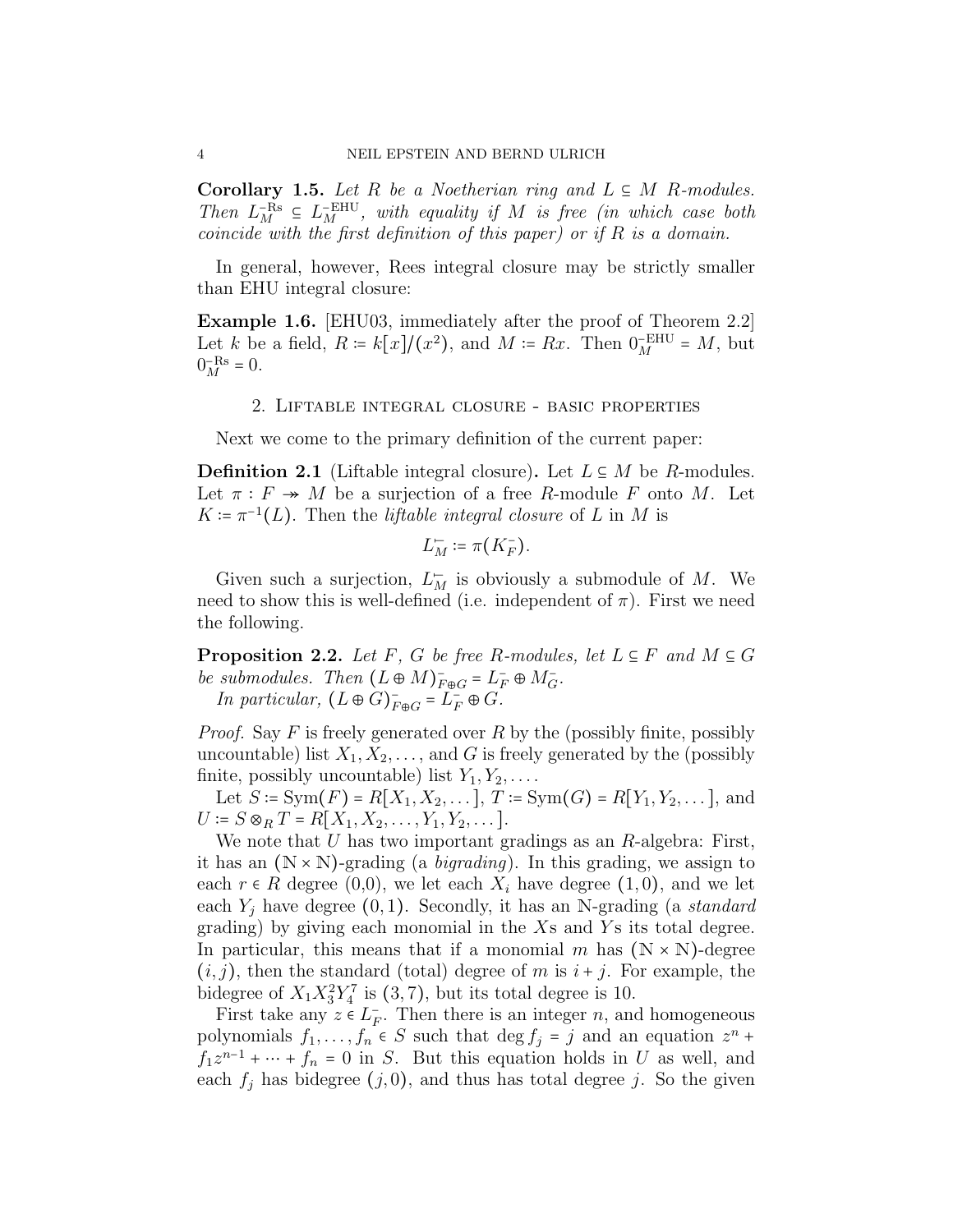equation shows that  $(z, 0) \in (L\oplus 0)_{F\oplus G}^{-} \subseteq (L\oplus M)_{F\oplus G}^{-}$ . Similarly for any  $w \in M_G^-$ ,  $(0, w) \in (0 \oplus M)_{F \oplus G}^- \subseteq (L \oplus M)_{F \oplus G}^-$ . So  $L_F^- \oplus M_G^- \subseteq (L \oplus M)_{F \oplus G}^-$ .<br>Convergely let  $(w, w) \in (L \oplus M)^-$ . Then in  $U_{g,w}$  has hidemed.

Conversely, let  $(z, w) \in (L \oplus M)_{F \oplus G}^{-1}$ . Then in  $U, z$  has bidegree  $(1, 0)$ , w has bidegree  $(0, 1)$  and there is a homogeneous equation of integrality for  $z + w$  over the R-subalgebra V of U generated by  $L \oplus M$ . That is, we have an equation

(1) 
$$
(z+w)^n + f_1(z+w)^{n-1} + \dots + f_{n-1}(z+w) + f_n = 0,
$$

where each  $f_k \in V$  is homogeneous and has *total* degree k. So we get a decomposition

$$
f_k = \sum_{i=0}^k f_{i,k-i},
$$

such that each  $f_{i,j}$  has bidegree  $(i, j)$ . By the bigrading of both V and U, the graded part of the left-hand side of Equation 1 of each bidegree  $(k, l)$   $(k + l = n)$  is also 0, and each  $f_{i,j} \in V$ . In particular, expanding everything out, the part of Equation 1 of bidegree  $(n,0)$  yields the following:

$$
z^{n} + f_{1,0}z^{n-1} + f_{2,0}z^{n-2} + \dots + f_{n-1,0}z + f_{n,0} = 0.
$$

The latest displayed equation holds in S itself, and is an equation of integrality of z over the subalgebra generated by  $L$ , which shows that  $z \in L_F^-$ . Proceeding similarly with the  $(0, n)$ -bigraded piece of  $F_{\text{cutoff}}$  is  $L_F$  and  $\mathcal{L}_F$  and  $\mathcal{L}_F$  and  $\mathcal{L}_F$  and  $\mathcal{L}_F$  and  $\mathcal{L}_F$  and  $\mathcal{L}_F$  and  $\mathcal{L}_F$  and  $\mathcal{L}_F$  and  $\mathcal{L}_F$  and Equation 1, we see that  $w \in M_G^-$ . Hence  $(z, w) \in L_F^- \oplus M_G^-$ .<br>For the final statement, we need only absenue that  $C =$ 

For the final statement, we need only observe that  $G = G_G^ \Box$ 

**Proposition 2.3.** Let  $L \subseteq M$  be a submodule inclusion. Then  $L_M^-$  is independent of sheirs of the free module sympation enter M independent of choice of the free module surjection onto M.

*Proof.* Let  $F \stackrel{\pi}{\twoheadrightarrow} M$  and  $G \stackrel{\sigma}{\twoheadrightarrow} M$  be surjections from free modules. Let  $H = F \oplus G$ . Then we construct the following commutative diagram:



where p and q are the projection maps. Then  $(\pi \circ p)((\pi \circ p)^{-1}(L)_H^-) =$  $(\pi \circ p)((\pi^{-1}(L) \oplus G)_H) = (\pi \circ p)(\pi^{-1}(L)_F^T \oplus G) = \pi(\pi^{-1}(L)_F^T)$ , by Propo-<br>cition 2.2. But the same trials weaker at the other side of the diagram sition 2.2. But the same trick works on the other side of the diagram. So  $\pi(\pi^{-1}(L)_F^-) = (\pi \circ p)((\pi \circ p)^{-1}(L)_H^-) = (\sigma \circ q)((\sigma \circ q)^{-1}(L)_H^-) =$ <br> $\pi(\pi^{-1}(L)_F^-)$  as required  $\sigma(\sigma^{-1}(L)_G^-)$ , as required.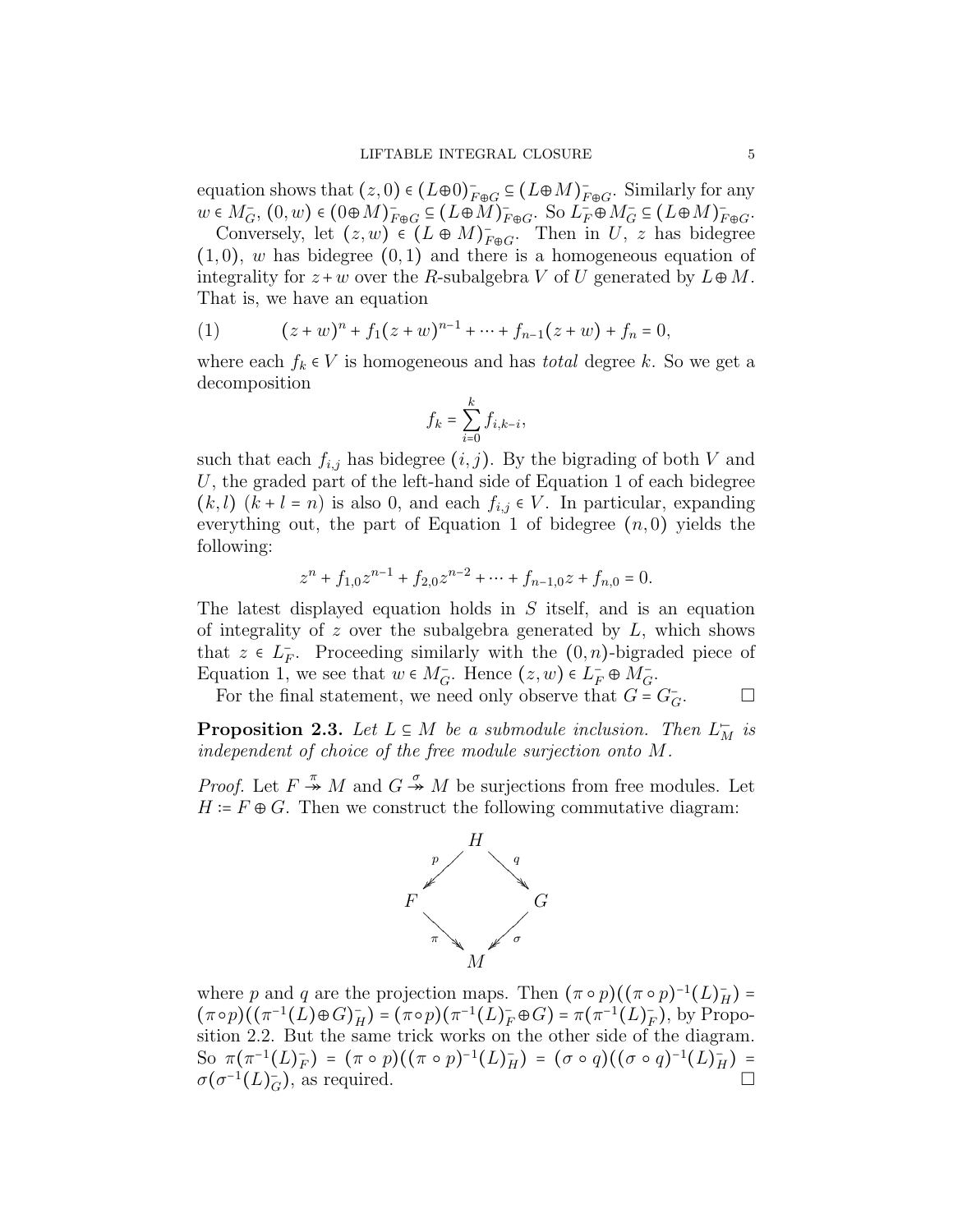Note that if M is free, then  $L_M^- = L_M^-$ . In particular, for any ideal I,  $I_R^{\leftarrow} = \overline{I}.$ <br>The

The following lemma allows us frequently to "reduce" to the finitely generated case.

**Lemma 2.4.** Let  $\Lambda$  be any index set. Suppose  $L \subseteq M$  are modules, and we have submodules  $\{L_{\lambda}\}_{\lambda \in \Lambda}$ ,  $\{M_{\lambda}\}_{\lambda \in \Lambda}$  of M such that  $M = \sum_{\lambda \in \Lambda} M_{\lambda}$ ,  $L = \sum_{\lambda \in \Lambda} L_{\lambda}$ , and  $L_{\lambda} \subseteq L \cap M_{\lambda}$  for each  $\lambda \in \Lambda$ . Then

$$
L_M^{\leftarrow} = \bigcup_{\text{finite subsets } \sigma \subseteq \Lambda} \left( \sum_{\lambda \in \sigma} L_{\lambda} \right)_{\sum_{\lambda \in \sigma} M_{\lambda}}
$$

Proof. First, by definition of liftable integral closure, we may immediately quotient out by L and assume that every  $L_{\lambda} = 0$ .

Next, for each  $\lambda \in \Lambda$ , let  $\pi_{\lambda}: F_{\lambda} \twoheadrightarrow M_{\lambda}$  be a surjection from a free R-module. For each  $\lambda$ , let  $X_{\lambda}$  be a set of free module generators of  $F_{\lambda}$  over R, defined in such a way that all the sets  $\{X_{\lambda} | \lambda \in \Lambda\}$  are disjoint from one another. Then with  $F = \bigoplus_{\lambda \in \Lambda} F_{\lambda}$ , we have a short exact sequence

$$
0 \to U \to F \stackrel{\pi}{\to} M \to 0,
$$

where  $\pi$  is induced from the maps  $\pi_{\lambda}$ .

Now let  $z \in 0_M^{\mathbb{Z}}$ . Let  $y \in F$  such that  $\pi(y) = z$ . Then in  $S = \text{Sym}(F)$ , there is an equation of integrality of the form

(2) 
$$
y^{n} + a_1 y^{n-1} + \dots + a_{n-1} y + a_n = 0,
$$

where each  $a_j \in (US)^j$ . That is each  $a_j$  is an R-linear combination of it fold formal products of elements of  $U$ , where each such element is *j*-fold formal products of elements of  $U$ , where each such element is an element of a direct sum of only finitely many of the  $F_{\lambda}$ s. For the same reason, y itself can be expressed in terms of only finitely many of the  $F_{\lambda}$ s. Putting this together, it follows that there is some finite list  $\lambda_1, \ldots, \lambda_t$  of elements of  $\Lambda$  such that Equation 2 is an equation of integrality in  $F' \coloneqq \bigoplus_{i=1}^t F_{\lambda_i}$  of y over the submodule  $U' \coloneqq U \cap F'$ .<br>Combine this with the feet that  $\sum_{i=1}^t M_i \propto F' \setminus U'$  cononically

Combine this with the fact that  $\sum_{i=1}^{t} M_{\lambda_i} \cong F'/U'$  canonically, and the statement follows.

At this point, we possess the tools to prove the Valuative Criterion in general:

*Proof of Proposition 1.4.* Throughout, we may assume that  $M$  is a free R-module (albeit for different reasons from when we are dealing with liftable integral closure).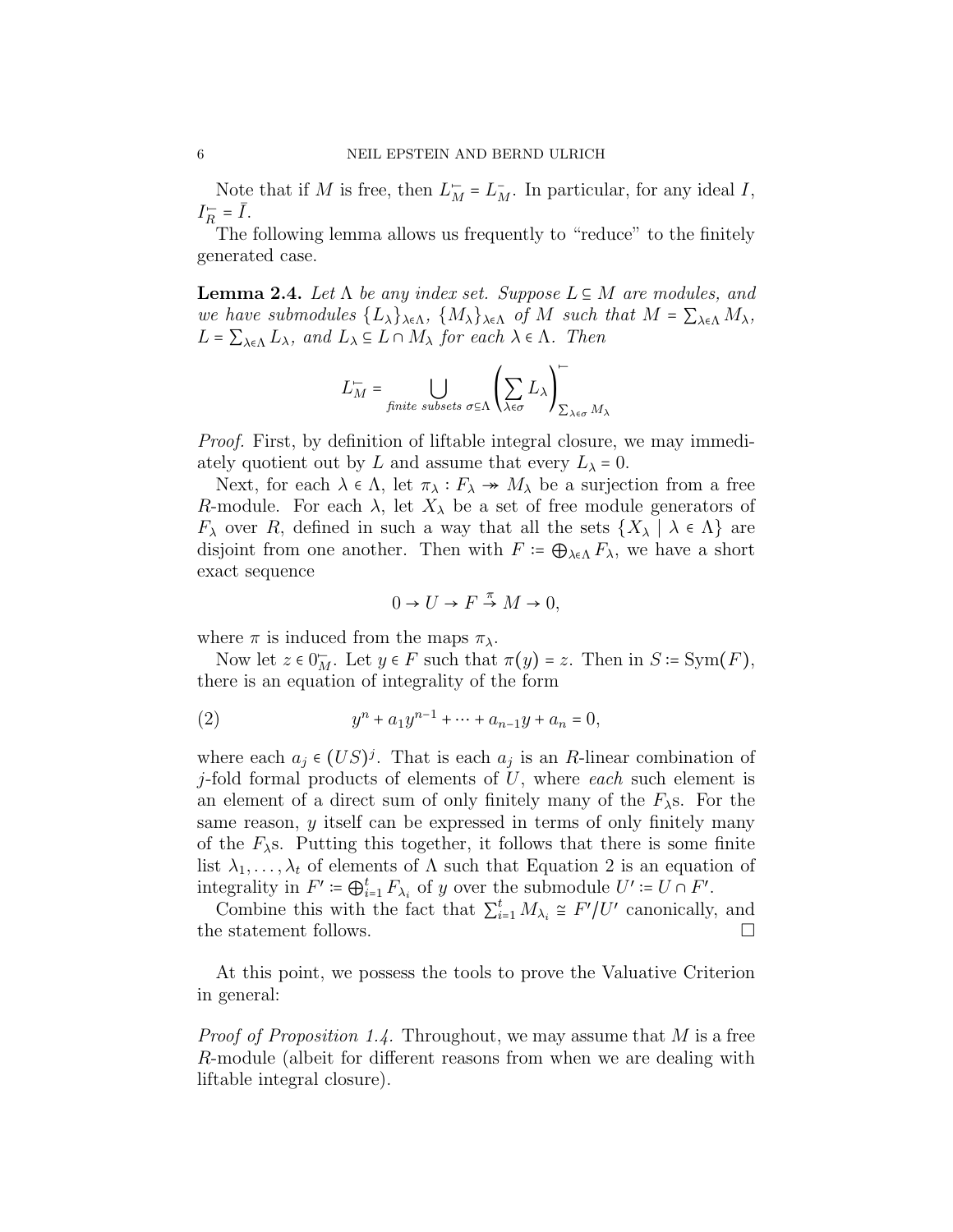For the first inclusion, take any  $x \in L_M^{-\text{EHU}} = L_M^-$ . Then by Lemma 2.4, there is some finitely generated free submodule  $G$  of  $M$  such that, letting  $K = L \cap G$ , we have  $x \in K_G^-$ . Then by the finitely generated case of the Valuative Criterion,  $x \in K_G^{-Rs} \subseteq L_M^{-Rs}$ .<br>For the ennesite inclusion, we first previous

For the opposite inclusion, we first prove the result when  $R$  is a domain. Let Q be its field of fractions. Let T be the subring of  $\text{Sym}_R(M)$ generated by L. Let W be a valuation domain between T and  $Frac(T)$ . Then  $V = W \cap Q$  is a Q-valuation domain containing R. So for any x satisfying the Valuative Criterion, we have  $x \in LV$ , the image of the map  $L \otimes_R V \to F \otimes_R V$  . But  $LV \subseteq W,$  so  $x \in W.$  Since  $W$  was arbitrary, it follows that x is integral over T, and hence  $x \in L_{M}^{-EHU}$ .<br>Finally we show the general asses where B is not necessary

Finally we show the general case, where  $R$  is not necessarily a domain but x satisfies the Valuative Criterion in M over L. Then for each  $\mathfrak{p} \in$  $\text{Min}(R)$ ,  $\bar{x} \in M/\mathfrak{p}M$  satisfies the valuative criterion over  $(L + \mathfrak{p}M)/\mathfrak{p}M$ as  $(R/\mathfrak{p})$ -modules. But  $R/\mathfrak{p}$  is a domain, so by the previous paragraph,  $x \in (L + \mathfrak{p}M)_{M/\mathfrak{p}M}^{-1}$  as  $(R/\mathfrak{p})$ -modules. Now fix a free basis of M over R, and let  $\{M_{\lambda}\}\$ be the set of all free submodules of M generated by finite subsets of that basis. Then by Lemma 2.4 (and since there are only finitely many minimal primes of R), there is some  $M' := M_{\lambda}$ <br>such that if we let  $I'_{\lambda}$  in  $I \odot M'_{\lambda}$  we have  $x \in M'$  and for soch  $x \in \mathbb{R}$ such that if we let  $L' \coloneqq L \cap M'$ , we have  $x \in M'$  and for each  $\mathfrak{p} \in M$  in  $(D)$ ,  $x \in (L' + \mathfrak{p}M')$  and  $(x \in R')$  is nodulo as  $\mathfrak{p}$  by then by the Min(R),  $x \in (L' + pM')_{M'/pM'}^{-}$  as  $(R/p)$ -modules. But then by the usual relationship between integral closure in finitely generated free modules and minimal primes, it follows that  $x \in (L')_{M'}^- \subseteq L_M^- = L_M^{\text{-EHU}}$ , as was to be shown.

We next collect several important properties of liftable integral closure:

**Proposition 2.5.** Let R be Noetherian and let  $L \subseteq M$  be R-modules.

- (1) (Idempotence)  $L_M^- = (L_M^-)$  $\overline{M}$ .
- (2) (Functoriality) If  $\hat{h}: M \to N$  is a homomorphism of R-modules, then  $h(L_M^-) \subseteq h(L)_N^-$ <br>(Direct sump) If  $N_G^ \frac{1}{N}$ .
- (3) (Direct sums) If  $N \subseteq T$  is another inclusion of R-modules, then

$$
(L\oplus N)_{M\oplus T}^{-}=L_{M}^{-}\oplus N_{T}^{-}
$$

- (4) (Submodules) If  $K \subseteq L$  is a submodule, then  $K_L^{\leftarrow} \subseteq K_M^{\leftarrow} \subseteq L_M^{\leftarrow}$ .<br>(5) (Companison to tight electron) Suppose that M is finitely sense
- (5) (Comparison to tight closure) Suppose that  $M$  is finitely generated and either  $(a)$  R has characteristic p, or  $(b)$  R is excellent of equal characteristic 0. Then  $L_M^* \subseteq L_M^-$ .<br>(Comparison to Boss integral electron)  $\overline{M}$ .
- (6) (Comparison to Rees integral closure) We have  $L_M^- \subseteq L_M^{-\text{Rs}}$ .<br>(7) (Colora) If  $L = L = L$  is an ideal, and  $U \subseteq M$  another subm
- (7) (Colons) If  $L = L_M^-$ , J is an ideal, and  $U \subseteq M$  another submodule, then  $(L:_{M} J)_{M}^{-} = L:_{M} J$  and  $\overline{(L:_{R} U)} = L:_{R} U$ .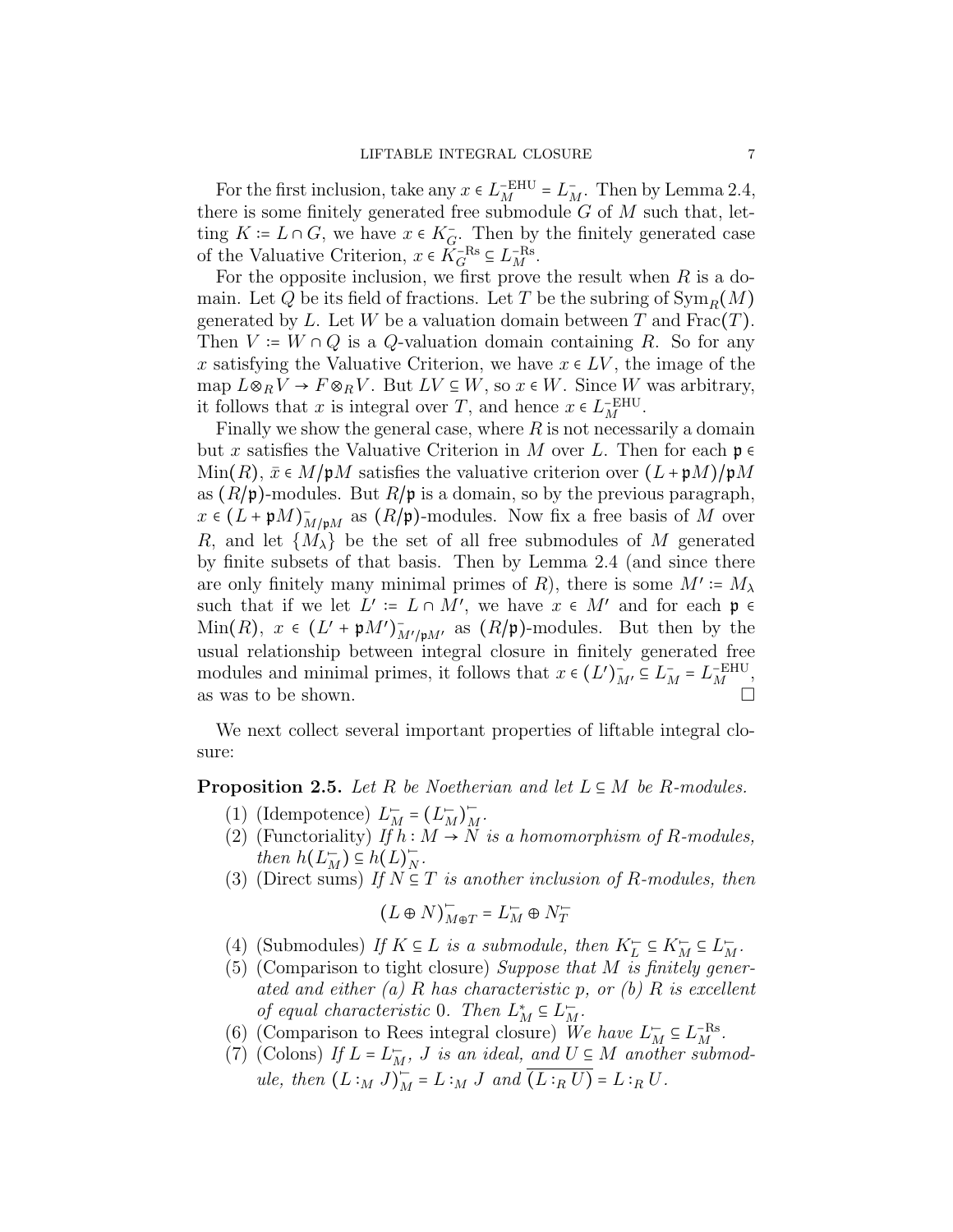(8) (Persistence) Let  $R \rightarrow S$  be a homomorphism of Noetherian rings. Then

$$
\operatorname{im} (L_M^{\scriptscriptstyle\leftarrow} \otimes_R S \to M \otimes_R S) \subseteq (\operatorname{im} (L \otimes_R S \to M \otimes_R S))_{M \otimes_R S}^{\scriptscriptstyle\leftarrow},
$$

where the closure on the right-hand side is taken as S-submodules.

- (9) (Normal base change) If in the situation of Property  $(8)$ , the ring homomorphism is normal (i.e. flat with geometrically normal fibers), then the displayed S-module containment is an equality.
- (10) (Semiprime property) For any ideal J,  $(JL)^{-}_{M} = (\bar{J}L^{\rightarrow}_{M})$ <br>(11) (Nalayona property) If  $(D, m)$  is lead and Nastheria  $\overline{M}$ .
- (11) (Nakayama property) If  $(R, \mathfrak{m})$  is local and Noetherian, and  $M/L$  is finitely generated, then  $L_M^- \subseteq L + \mathfrak{m}M$ . Thus,  $L_M^- = M$ if and only if  $L = M$ .

*Proof.* (1): We may assume that M is free. Then by looking at the symmetric algebra of the free module  $M$ , the property follows from the standard fact that whenever  $A \subseteq B$  is an extension of commutative rings, the integral closure of  $A$  in  $B$  is integrally closed in  $B$ .

(2): First, we may assume  $L = 0$ , so that we want to show that  $h(0_M^-) \subseteq 0_N^-$ .

Next, lift to a map  $\tilde{h}: F \to G$  of free modules, so that we get the following commutative diagram with exact rows:

$$
0 \longrightarrow U \longrightarrow F \xrightarrow{\pi} M \longrightarrow 0
$$
  
\n
$$
h_0 \downarrow \qquad \tilde{h} \downarrow \qquad h \downarrow
$$
  
\n
$$
0 \longrightarrow V \longrightarrow G \xrightarrow{p} N \longrightarrow 0
$$

Then h lifts to a map  $H : Sym(F) \to Sym(G)$  of symmetric algebras. Let  $x \in 0^{\infty}_M$ . Then there is some  $y \in F$  with  $\pi(y) = x$  such that  $y \in$ <br> $U^{\perp}$  which means that  $y$  is in the integral electron of the subglobe  $U_F^-$ , which means that y is in the integral closure of the subalgebra  $S_F(U)$  generated by U in Sym(F). By persistence of integral closure of subalgebras along ring maps, it follows that  $h(y) = H(y)$  is integral over the subalgebra  $S_G(V)$  generated by V in Sym $(G)$ , which means that  $\tilde{h}(y) \in V_G^-$ , whence  $h(x) = h(\pi(y)) = p(\tilde{h}(y)) \in 0_N^-$ , as required.

(3): This follows from Property (2), applied to the canonical projection and inclusion maps of the direct sum.

(4): The first inclusion follows from (2) applied to the inclusion map  $L \rightarrow M$ . The second inclusion is clear since we may assume M is a free module.

(5): First, since both tight closure and liftable integral closure are independent of surjection from free modules, we may assume  $M$  is free.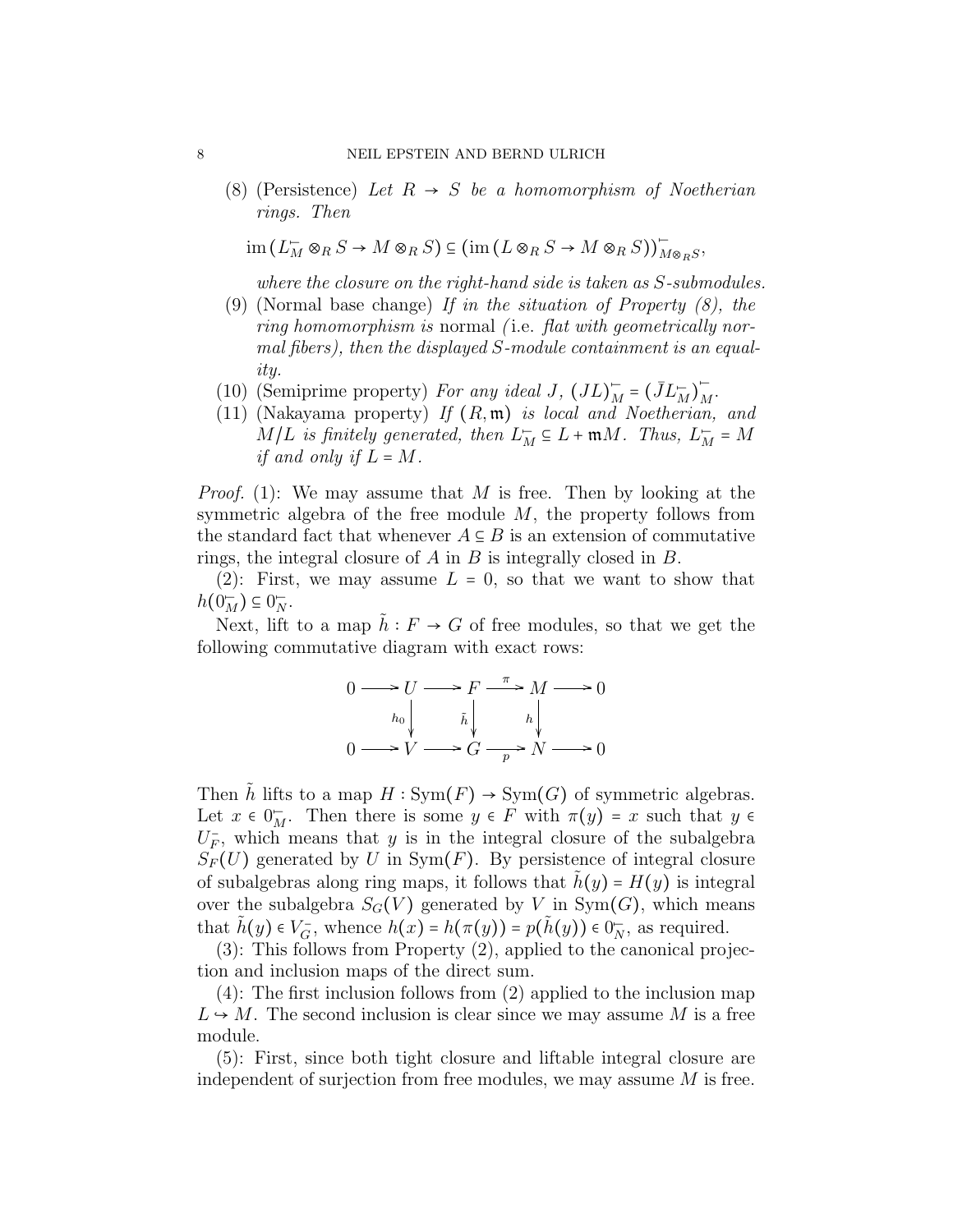Recall that for a regular Noetherian local ring S, any submodule of any S-module is tightly closed.

Now let  $x \in L^*_{M}$  and let  $R \to V$  be a map to a Noetherian valuation<br>or with largel a minimal prime of  $R$ . Then  $x' \in I V$  (since V is ring with kernel a minimal prime of R. Then  $x' \in LV$  (since V is required) so  $x \in L^{\infty}$ regular), so  $x \in L_M^{-\text{Rs}} = L_M^-$ .<br>(6), Let  $\pi : F \times M$  be

(6): Let  $\pi : F \twoheadrightarrow M$  be a surjection from a free module, let  $K :=$  $\pi^{-1}(L)$ , and let  $x \in L_M^{\mathbb{Z}}$ . Let  $y \in F$  with  $\pi(y) = x$ . Going mod a minimal prime, we may assume R is a demain with suction field O minimal prime, we may assume  $R$  is a domain, with quotient field  $Q$ . Let  $V$  be a valuation ring between  $R$  and  $Q$ . Then by the Valuative Criterion,  $y' \in KV$ . But then  $x' = \pi(y)' = \pi'(y') \in LV$ , so that  $x \in L_R^{-Rs}$ .<br>(7). Let  $\pi : F \to M$  be a supportion from a free module. Let  $K = \pi(X)$ .

(7): Let  $\pi : F \twoheadrightarrow M$  be a surjection from a free module. Let  $K \coloneqq$  $\pi^{-1}(L)$  and  $V := \pi^{-1}(U)$ . It follows easily that  $K :_F J = \pi^{-1}(L :_M J)$ and  $L:_{R} U = K:_{R} V$ , so it suffices to prove the analogous formulas for  $K, V,$  and  $F$ .

First let  $y \in (K :_F J)_F^-$ . Then in  $S \coloneqq \text{Sym}(F)$ , we have an equation of the form:

$$
y^n + \alpha_1 y^{n-1} + \dots + \alpha_n = 0,
$$

where each  $\alpha_i \in ((K :_F J)S)^i$ . Take any  $j \in J$ . Then  $j^i \alpha_i \in (KS)^i$ , so multiplying the displayed equation by  $i^n$ , we get multiplying the displayed equation by  $j^n$ , we get

$$
(jy)^{n} + (j\alpha_{1})(jy)^{n-1} + \cdots + (j^{n-1}\alpha_{n-1})(jy) + j^{n}\alpha_{n} = 0.
$$

This shows that  $jy \in K_F^- = K$ , as required.

Similarly, if  $r \in \overline{(K :_R V)}$ , then we have the following equation in R:

$$
r^{n} + c_{1}r^{n-1} + \dots + c_{n} = 0,
$$

where each  $c_j \in (K :_R V)^j$ . Now let  $v \in V$ , and in  $S = \text{Sym}(F)$  it follows that e vi  $\in (KS)^j$  . So multiplying the displayed constitution by  $v^n$  in  $S$ . that  $c_j v^j \in (KS)^j$ . So multiplying the displayed equation by  $v^n$  in  $S$ , we get:

$$
(rv)^n + (c_1v)(rv)^{n-1} + \cdots + c_nv^n = 0,
$$

whence  $rv \in K_F^- = K$ . Since  $v \in V$  was arbitrary, it follows that  $r \in K :_R$ <br> $V_{\text{max}}$  as nowing  $V$ , as required.

(8): We may assume immediately that M is free. Let  $\{M_{\lambda}\}\$ be the set of finitely generated free R-submodules of M, and let  $L_{\lambda} = L \cap M_{\lambda}$ for each  $\lambda$ . Note that  $\{M_{\lambda}\}\$ form a direct limit system under inclusion, whose direct limit is M, and similarly for the  $\{L_{\lambda}\}\$ . Accordingly, let  $z \in \text{im}(L_M^{\rightharpoonup} \otimes_R S \to M \otimes_R S)$ . Then there is some  $\lambda$  such that  $z \in$  $\lim_{\lambda \to 0} ((L_{\lambda})_{M}^{-1})$  $\sum_{M_{\lambda}}^{M_{\lambda}} \otimes_{R} S \to M \otimes_{R} S$ ). Hence,

$$
z = \sum_{i=1}^{n} z_i \otimes s_i,
$$

where  $z_i \in (L_\lambda)_{\lambda}$  $\overline{M}_{\lambda}$  and  $s_i \in S$  for  $1 \leq i \leq n$ . But since Property (8) holds for submodules of finitely generated free modules (which follows,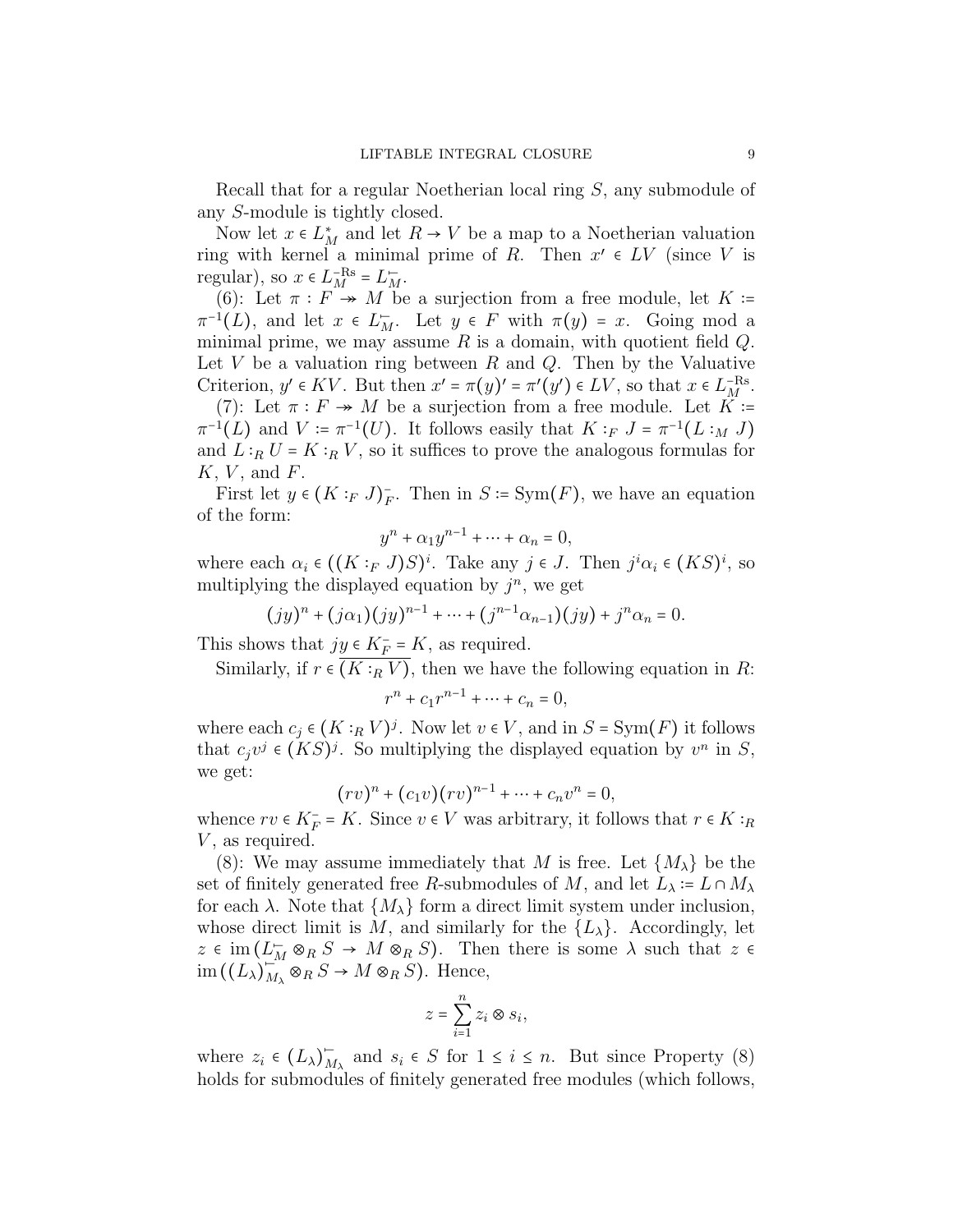in turn, from the persistence of integral closure of subrings), we have that

 $z_i \otimes s_i \in \text{im} \left[ \left( \text{im} \, L_\lambda \otimes S \to M_\lambda \otimes S \right)_{M_\lambda \otimes S}^{\mathop{\longleftarrow}} \to M \otimes S \right].$ 

But then by Properties (2) and (4), it follows that

$$
z_i \otimes s_i \in (\text{im}(L \otimes_R S \to M \otimes_R S))_{M \otimes_R S}^{\sim},
$$

as was to be shown.

 $(9)$ : As usual, we may assume M is free. We need only show that  $(L \otimes_R S)^{-}_{M}$  $\overline{M} \otimes_{R} S \subseteq L_M^- \otimes_R S$ . So let  $z \in (L \otimes_R S)$ <br> $\overline{M}$  $\overline{M} \otimes_R S$ . Let  $\{M_\lambda\}$  and  ${L_\lambda}$  be as above. By flatness, it follows that the systems  ${L_\lambda \otimes_R S}$ and  $\{M_\lambda \otimes_R S\}$ , of S-submodules of  $L \otimes S$  and  $M \otimes S$  respectively, are also injective direct limit systems, with unions equal to  $L \otimes S$  and  $M \otimes S$  respectively. Accordingly, by Lemma 2.4, there is some  $\lambda$  such that  $z \in (L_{\lambda} \otimes_R S)^{\mathbb{Z}}_{M}$  $\overline{M}_{\lambda \otimes_R S}$ . But since Property (9) holds for submodules of finitely generated free modules (as the argument in the proof of [HS06, Corollary 19.5.2] works just as well in this case), it follows that  $z \in (L_{\lambda})_M^ \overline{M}_{\Lambda} \otimes_R S$ . By Property (4) on the R-module inclusions involved,  $(L_{\lambda})_{M}^{-}$  $\overline{M}_{\lambda} \subseteq L_M^-$ , so that by flatness,

$$
z \in (L_{\lambda})_{M_{\lambda}}^{\vdash} \otimes_R S \subseteq L_M^{\vdash} \otimes_R S,
$$

as was to be shown.

 $(10)$ : (sketch) As usual we may assume M is free. Use Lemma 2.4 to reduce to the case where  $M$  is finitely generated. Then the statement is clear via use of the Valuative Criterion.

(11): Suppose  $L \neq M$ . Let  $G \stackrel{\psi}{\rightarrow} F \rightarrow M/L \rightarrow 0$  be a minimal free<br>executation of  $M/L$  and let  $U \equiv \text{im} \psi$ . By minimality  $U \subseteq \mathbf{m} F$ . But presentation of  $M/L$ , and let  $U \coloneqq \text{im } \psi$ . By minimality,  $U \subseteq mF$ . But  $mF$  is integrally closed in  $F$ , as is clear by tensoring everything with  $R/\mathfrak{m}$  and noting that subspaces of vector spaces are always integrally closed. Hence  $U_F^- \subseteq (\mathfrak{m} F)_F^- = \mathfrak{m} F$ , so that

$$
\frac{L_M^-}{L}=0_{M/L}^-=\pi(U_F^-)\subseteq \mathfrak{m}\pi(F)=\mathfrak{m}(M/L)=\frac{L+\mathfrak{m}M}{L}.
$$

whence  $L_M^- \subseteq L + \mathfrak{m}M$ . The last statement follows from the Nakayama lemma.

Remark. Property (11) of the above Proposition shows that for finitely generated modules, it makes no sense to say that a module is 'liftably integral' over a submodule (though it does for infinite modules; see Proposition 5.1 below). This shows that liftable integral closure is quite a distinct notion from previous notions of integral closure of submodules. For example, let  $R$  be any Noetherian local domain that contains an ideal J that is not integrally closed. Let  $I = \overline{J}$  be its integral closure. Then  $J_I^{-\text{Rs}} = J_I^{-\text{EHU}} = I$ , but  $J_I^- \neq I$ .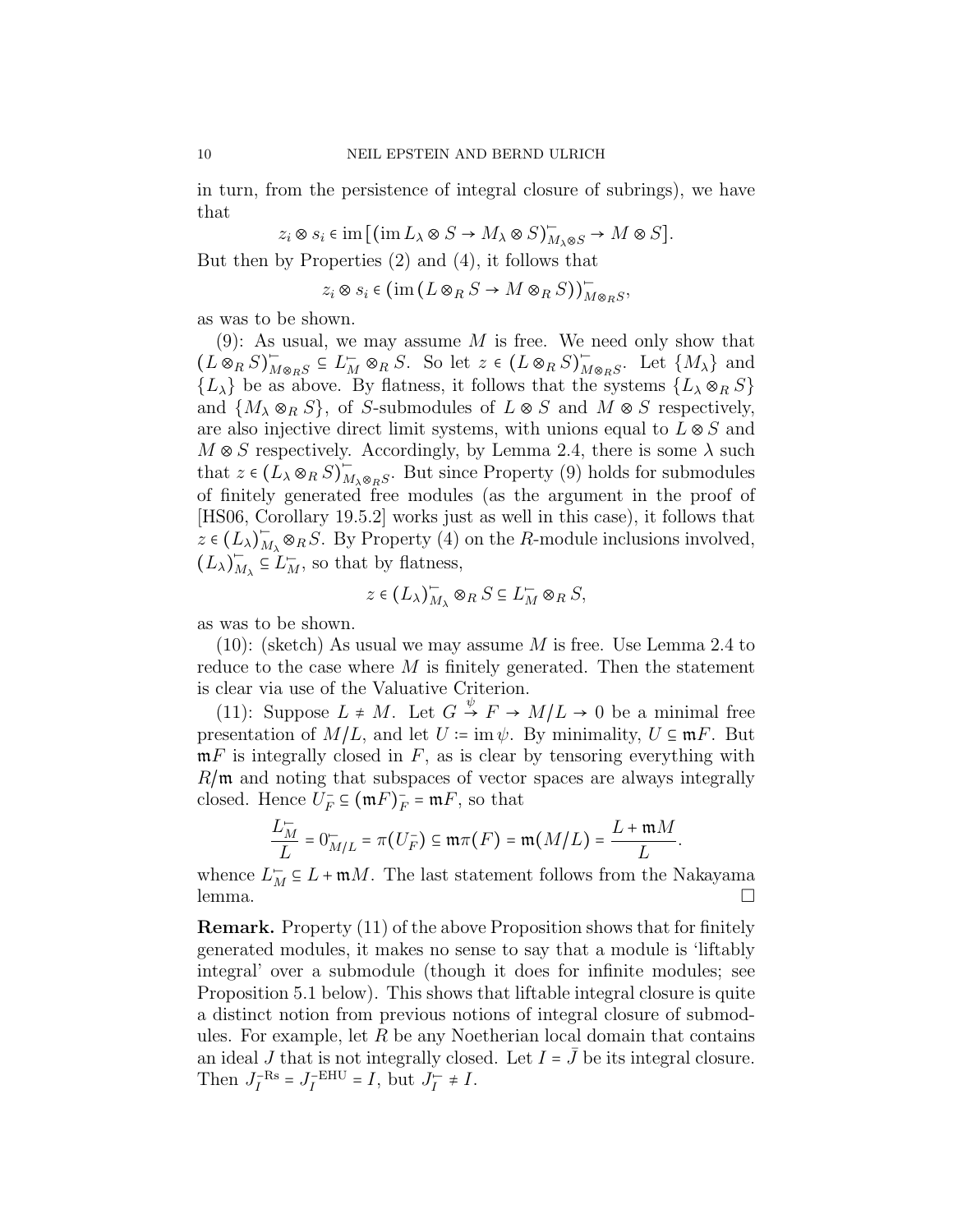Finally for this section, here is an equivalent way to define liftable integral closure:

**Lemma 2.6.** Let R be a Noetherian ring, and let  $L \subseteq M$  be (resp. finite) R-modules.

Consider all surjections  $\pi : Z \rightarrow M$  from R-modules (resp. from finite R-modules)  $Z$ , and introduce the notation  $L^{\pi} \coloneqq \pi^{-1}(L)$  and  $M^{\pi} \coloneqq Z$ . Then Z. Then

$$
L_M^- = \bigcap_{\pi} \pi((L^{\pi})_{M^{\pi}}^{\text{EHU}}) = \bigcap_{\pi} \pi((L^{\pi})_{M^{\pi}}^{\text{-Rs}}).
$$

*Proof.* Since for any R-modules  $A \subseteq B$  and any R-module map q:  $B \to C$ , we have  $g(A_B^{-Rs}) \subseteq g(A_C)^{-Rs}$ <sup>-Rs</sup> and  $g(A_B^{\text{-EHU}}) \subseteq g(A_C^{\text{-EHU}})$  $_C$ <sup> $\subset$  $\sim$ </sub>, and</sup> since every (finite)  $R$ -module is the surjective image of a (finite) free R-module, we need only consider surjections from (finite) free modules. And then the result follows by definition of liftable integral closure and Proposition 2.3.

That is, an element  $z \in M$  is liftably integral over L if for all 'liftings'  $\pi$  of M, a preimage of z is in the (Rees or EHU) integral closure of  $L^{\pi}$ in  $M^{\pi}$ , and the *liftable integral closure* of L in M is the set of all such elements.

# 3. 'Test ideals' for liftable integral closure

A main point of this work is to determine what kills liftable integral closures of zero in some 'universal' way, inspired by the tight closure notion of "test elements".

**Definition/Proposition 3.1.** Let  $(R, \mathfrak{m}, k, E)$  be a local Noetherian ring. Then

(1)

$$
\tau_{\mathcal{M}} := \bigcap_{M \text{ artinian}} \operatorname{ann} 0_M^- = \bigcap_{M \text{ fin. length}} \operatorname{ann} 0_M^-
$$

$$
= \bigcap_{M \text{ fin. gen.}} \operatorname{ann} 0_M^+ = \operatorname{ann} 0_E^-,
$$

where the intersections in question are taken over all R-modules of the specified types.

(2)

$$
\tau_{\mathcal{I}} \coloneqq \bigcap_{ideals \ I} (I : \bar{I}) = \bigcap_{\mathfrak{m}\text{-primary ideals } I} (I : \bar{I}).
$$

(3)  $\tau_{\mathcal{I}} \subseteq \bigcap_{\substack{\text{m-primary param. ideals } J}} (J : \bar{J})$ , with equality if k is infinite.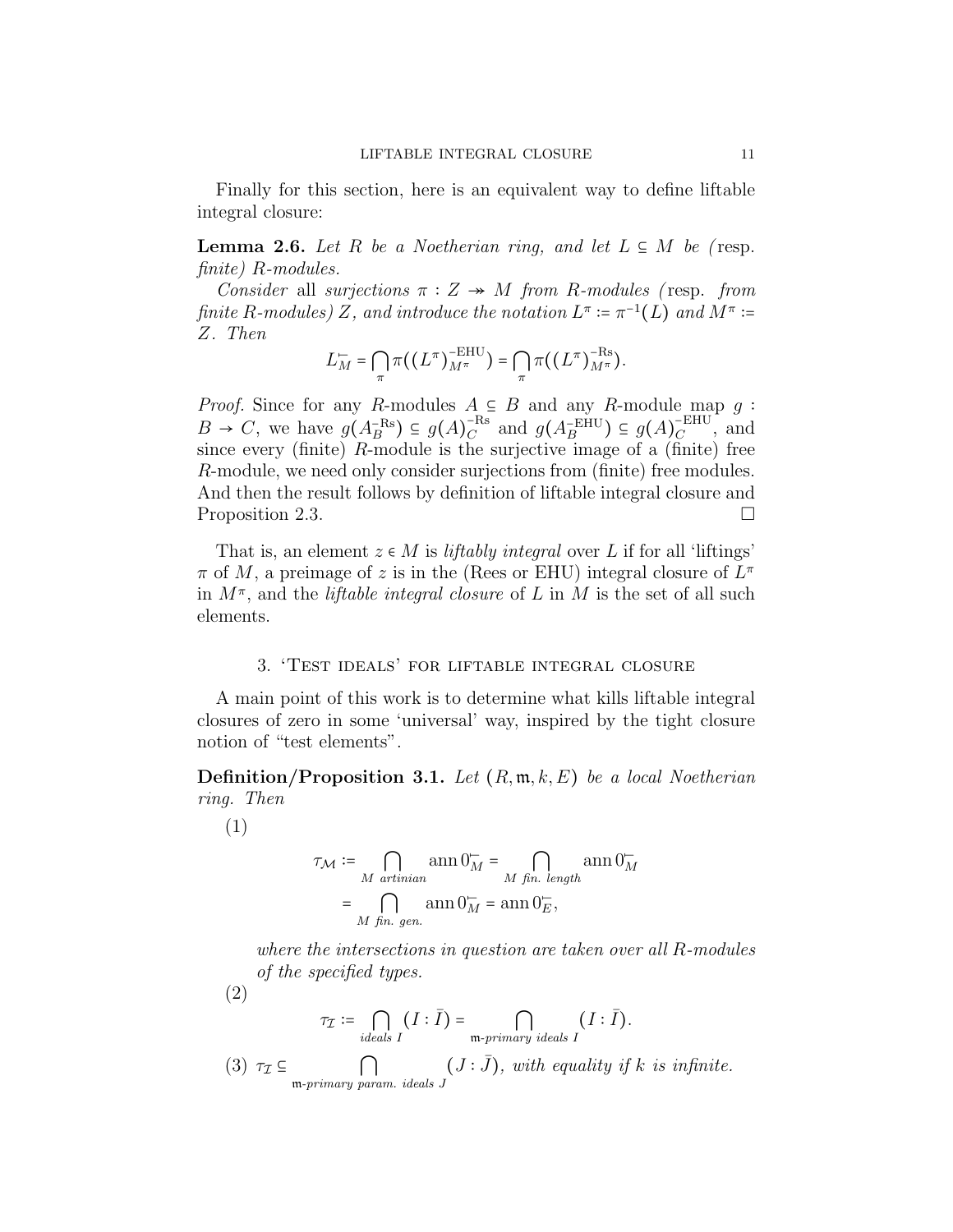(4)  $\tau_{\mathcal{M}} \subseteq \tau_{\mathcal{I}}$  with equality if  $\dim R = 0$  or R is approximately Gorenstein.

Whenever  $\tau_{\mathcal{M}} = \tau_{\mathcal{I}}$ , we call it the integral test ideal of R.

Recall [Hoc77] that a local ring  $(R, \mathfrak{m}, k, E)$  is approximately Gorenstein if there exists a sequence  $\{I_t\}_{t\in\mathbb{N}}$  of irreducible m-primary ideals such that for all  $N \in \mathbb{N}$ , there exists  $t \in \mathbb{N}$  such that  $I_t \subseteq \mathfrak{m}^N$ . (In other words, in the m-adic topology, the diameter of the sequence approaches 0.). Moreover, we have

**Theorem 3.2.** [Hoc77] Let  $(R, \mathfrak{m}, k, E)$  be a local Noetherian ring. R is approximately Gorenstein if and only if  $\hat{R}$  is. If  $R$  is approximately Gorenstein, then there is a sequence  $\{I_t\}_{t\in\mathbb{N}}$  of irreducible m-primary ideals and a sequence  $i_t: R/I_t \to R/I_{t+1}$  of injective R-linear maps such that  $F \circ \lim_{t \to t} (PL)$  and  $f$  is a strong fille sequence that  $E \cong \lim_{n \to \infty} (R/I_t)$  under the action of these maps.

Suppose that one of the following conditions holds:

- $(1)$  R is reduced.
- (2) R is excellent and reduced.
- (3) depth  $R \geq 2$ .
- (4) R is a normal domain.

Then R is approximately Gorenstein.

Thus, for rings of dimension  $\geq 2$ , the condition is quite general.

*Proof of Proposition 3.1.* We will start with the  $\tau_M$  equalities (that is, part (1)). For the purposes of the proof, let  $\tau_1 := \bigcap_{M \text{ artinian}}$  $ann\,0<sub>M</sub><sup>-</sup>,$  $\tau_2 \coloneqq \bigcap_{M \text{ fin. length}}$ ann  $0_M^-, \tau_3 := \bigcap_{M \text{ fin. gen.}}$ ann  $0_M^-,$  and  $\tau_4 \coloneqq \operatorname{ann} 0_E^-.$  $\tau_1 \subseteq \tau_4$ : since E is artinian.

 $\tau_4 \subseteq \tau_2$ : Let M be a finite length R-module, and  $G = E_R(M)$ , the injective hull of  $M$ . Then  $G$  is isomorphic to a direct sum of finitely many copies of E, say  $G \coloneqq E^n$ . Then  $0_H^{\leftarrow} \subseteq 0_G^{\leftarrow} \cong (0_E^{\leftarrow})^{\oplus n}$  (by Proposition 2.5 (2)), and happen any element of P that applicates  $0^{\leftarrow}$ Proposition 2.5 (3)), and hence any element of R that annihilates  $0<sub>E</sub>$ must annihilate  $0^-_M$  as well.

 $\tau_2 \subseteq \tau_1$ : Let N be an artinian R-module and  $z \in 0^{\infty}$ . As N is the di-<br>ated union of its finite length submodules it follows from Lemma 2.4 rected union of its finite length submodules, it follows from Lemma 2.4 that  $z \in 0_M^{\infty}$  for some finite length submodule  $M \subseteq N$ . Since any  $c \in \tau_2$ annihilates  $0_M^-,$  we have  $cz = 0$ .

At this point we have shown that  $\tau_1 = \tau_2 = \tau_4$ . To complete the proof of the equalities for  $\tau_{\mathcal{M}}$ , we need only show that  $\tau_2 = \tau_3$ .

 $\tau_3 \subseteq \tau_2$ : since every finite length module is finitely generated.

 $\tau_2 \subseteq \tau_3$ : Let N be a finitely generated R-module and let  $c \in \tau_2$ . Let  $z \in 0^{\infty}$ . Since  $\vdash$  respects inclusions (by Proposition 2.5 (4)), we have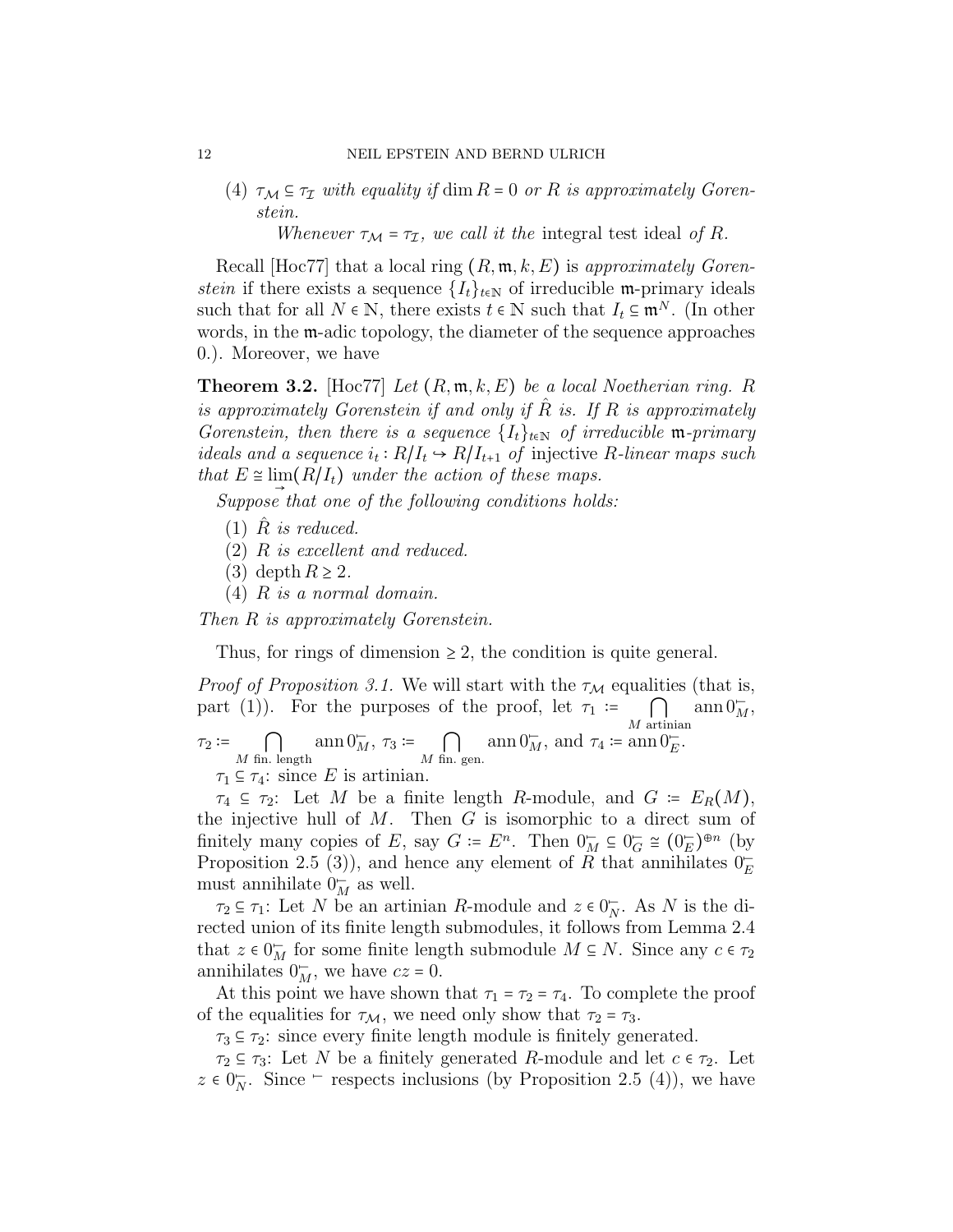$z \in (\mathfrak{m}^t N)_N^ \overline{N}_N$  for all integers  $t \geq 1$ . Let  $N_t := N/\mathfrak{m}^t N$ . Since  $N_t$  has finite length, it follows that c annihilates  $0_{N_t}^{\dagger}$ , so that  $c \cdot \bar{z} = \bar{0}$  in  $N_t$ . In other words,  $cz \in \mathfrak{m}^t N$  for all  $t, i.e.$   $cz \in \bigcap_{t>1} \mathfrak{m}^t N = 0$  by the Krull intersection theorem.

We proceed with the assertions about  $\tau_I$  (that is, parts (2) and (3)): Let  $\tau_5 := \bigcap_{\text{ideals } I} (I : \overline{I}), \ \tau_6 := \bigcap_{\mathfrak{m}-\text{primary ideals } I} (I : \overline{I}), \text{ and } \tau_7 :=$ 

 $\frac{1}{m}$ –prim. param. ideals J  $(J : \bar{J})$ . The proof that  $\tau_5 = \tau_6$  is essentially identical

to the proof that  $\tau_2 = \tau_3$ .  $\tau_6 \subseteq \tau_7$  for obvious reasons, so it remains only to see that  $\tau_7 \subseteq \tau_6$  when k is infinite. But it is well known [NR54] that in this case, every  $m$ -primary ideal I has a minimal reduction J which is generated by a system of parameters. So for any such I, any  $z \in \overline{I}$ , and any  $c \in \tau_7$ , since  $\overline{I} = \overline{J}$ , we have  $cz \in J \subseteq I$ , so  $c \in (I : \overline{I})$ .

As for (4): First, it is clear that  $\tau_{\mathcal{M}} \subseteq \tau_{\mathcal{I}}$  in all cases, since for any ideal I (with closure being taken as R-modules),  $0_{R/I} = \overline{I}/I$ , so that  $\text{ann } 0_{R/I}^{\vdash} = \text{ann}(\bar{I}/I) = (I :_R \bar{I}).$  For the other direction, if R is approximately Gorenstein, then  $E$  is a directed union of finite length *cyclic* R-modules, so Lemma 2.4 shows that  $\tau_{\mathcal{I}} \subseteq \tau_{\mathcal{M}}$  in this case. Finally, the case dim  $R = 0$  is given in Proposition 4.2 below. case dim  $R = 0$  is given in Proposition 4.2 below.

It is also interesting to consider top local cohomology modules. As one may expect, the results are at their cleanest when the ring is Cohen-Macaulay:

**Proposition 3.3.** Let  $(R, \mathfrak{m})$  be a Noetherian local ring. Let  $d :=$ dim R. Then

$$
\tau_{\mathcal{I}} \subseteq \operatorname{ann} 0^{\mathcal{I}}_{H^d_{\mathfrak{m}}(R)},
$$

and equality holds whenever  $R$  is Cohen-Macaulay with infinite residue field.

*Proof.* As is well-known, whenever  $x_1, \ldots, x_d$  is a system of parameters, we can express the module  $H^d_{\mathfrak{m}}(R)$  as a direct limit, namely

$$
H_{\mathfrak{m}}^d(R) = \lim_{\rightarrow} \frac{R}{(x_1^t, \dots, x_d^t)}
$$

where the maps are given by multiplication by the element  $x = \prod_{i=1}^{d} x_i$ .<br>To be evaluated to the  $P(f_{i})$  and  $P(f_{i})$  and  $Q_{i}$  and  $Q_{i}$  and  $Q_{i}$ . To be explicit, let  $j_t : R/(x_1^t, \ldots, x_d^t) \to H_{\mathfrak{m}}^d(R)$  and  $\alpha_{t,n} : R/(x_1^t, \ldots, x_d^t) \to$ <br> $R/(x_1^{t+n}, \ldots, x_d^{t+n})$  be the corresponding maps, and let  $\pi_t : R \to R/(x_1^t, \ldots, x_d^t)$ be the natural projection map.

To prove the first inclusion, let  $a \in \tau_{\mathcal{I}}$  and  $0 \neq u \in 0_{H^d_{\mathfrak{m}}(R)}^{\mathfrak{m}}$ . For each t, let  $\kappa_t := \ker(j_t \circ \pi_t)$ . By Lemma 2.4, there is some t such that  $\kappa_t := \text{Fok}(\kappa_t)$ . that  $u \in 0^-_{j_t(R/(x_1^t,...,x_d^t))}$ . That is, there is some  $y \in R$  such that  $y +$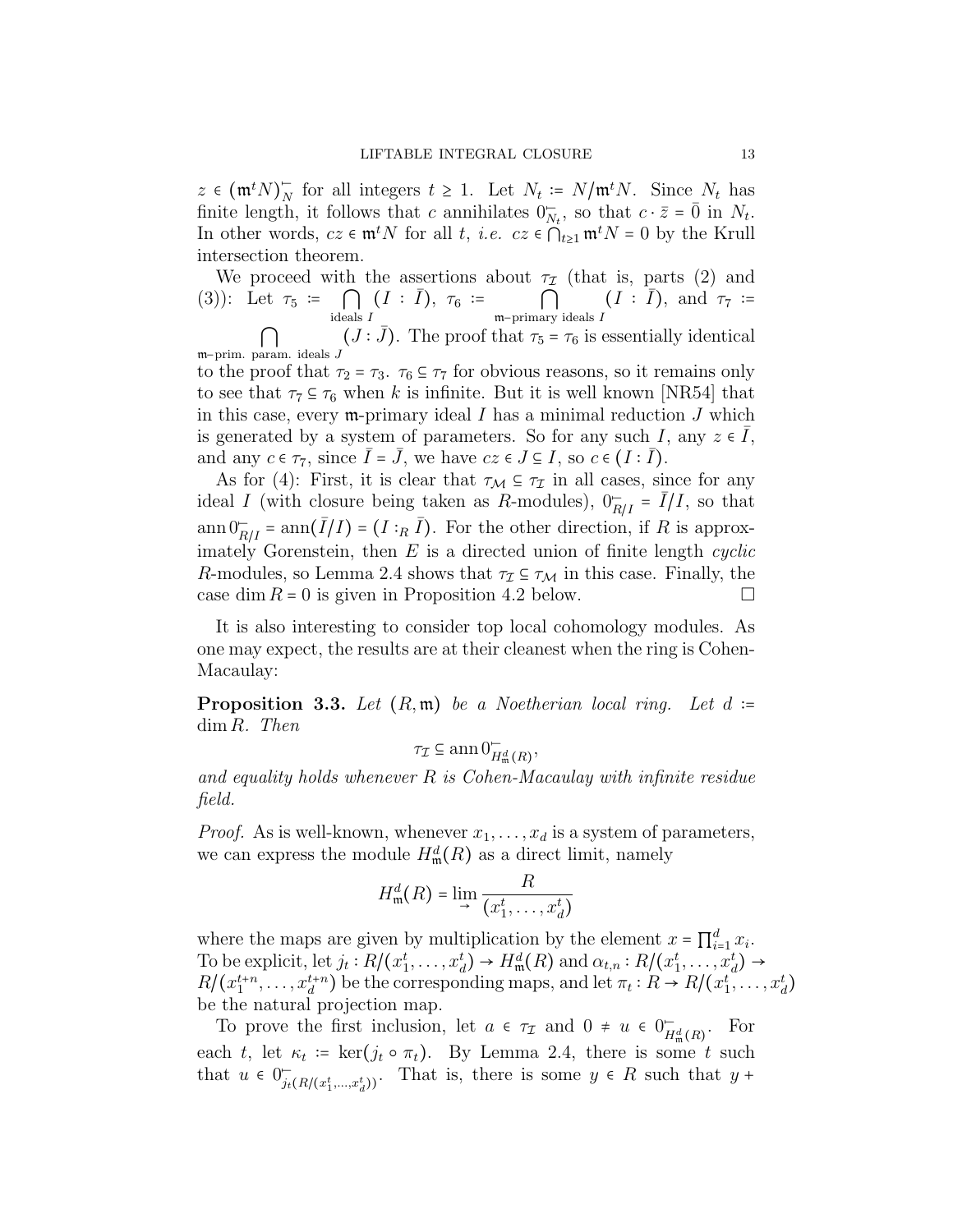$(x_1^t, \ldots, x_d^t)$  represents u in the direct limit system and  $y \in \overline{\kappa_t}$ . But for some *n*, we have  $x^n \kappa_t \subseteq (x_1^{n+t}, \ldots, x_d^{n+t})$ , so that  $x^n y \in (x_1^{n+t}, \ldots, x_d^{n+t})$ by functoriality of integral closure of ideals. Since  $\alpha$  annihilates the integral closure of ideals, this implies that  $ax^n y \in (x_1^{n+t}, \ldots, x_d^{n+t})$ . But  $x^n y + (x_1^{n+t}, \ldots, x_d^{n+t})$  represents u in the direct limit system, so it follows that  $au = 0$ . Thus,  $a \in \text{ann } 0^{\leftarrow}_{H^d_{\mathfrak{m}}(R)}$ .

As for the reverse inclusion (assuming  $R$  is Cohen-Macaulay with infinite residue field), choose  $a \in \text{ann}\,0^{\text{--}}_{H^d_{\text{F}}(R)}$  and let J be an m-primary parameter ideal. Since  $R$  is Cohen-Macaulay, we have an inclusion  $R/J \hookrightarrow H^d_{\mathfrak{m}}(R)$ , which in turn induces an inclusion  $\bar{J}/J \hookrightarrow 0^-_{H^d_{\mathfrak{m}}(R)}$ , since as R-modules we have  $0_{R/J}^- = \bar{J}/J$ . But then since a annihilates  $0_{H^d_{\mathfrak{m}}(R)}^-$ , it annihilates the submodule  $J/J$ , so that  $a \in (J :_R J)$ . Since this holds for all **m**-primary parameter ideals J, the result follows from Proposition 3.1.

# 4. CHARACTERIZATIONS OF  $\tau_{\mathcal{I}}$  AND  $\tau_{\mathcal{M}}$

Next, we characterize  $\tau_{\mathcal{I}}$  (and sometimes  $\tau_{\mathcal{M}}$ ) under certain conditions on the local ring R.

Dimension zero. We begin with the following observation.

**Proposition 4.1.** Let  $(R, \mathfrak{m})$  be a Noetherian local ring. The following are equivalent:

- $(1)$  dim  $R = 0$ .
- (2) For every finitely generated R-module M,  $0_M^T = \mathfrak{m}M$ .<br>(2) For every B module inclusion  $I \subseteq M$  even that  $M/I$ .
- (3) For every R-module inclusion  $L \subseteq M$  such that  $M/L$  is finitely generated,  $L_M^- = L + \mathfrak{m} M$ .

Proof. It is clear that (2) and (3) are equivalent.

To see that  $(2) \implies (1)$ , suppose dim  $R \geq 1$ . Then letting  $M = R$ , we see that

$$
0_M^- = 0_R^- = \sqrt{0} \neq \mathfrak{m} = \mathfrak{m}M.
$$

To see that  $(1) \implies (2)$ , let  $\dim R = 0$  and let M be a finite Rmodule. Let  $\pi : F \twoheadrightarrow M$  be a surjection from a finite free module. Say  $F = \bigoplus_{i=1}^{t} R \mathbf{e}_i$ , where the  $\mathbf{e}_i$  are free module generators. Then

$$
\mathfrak{m} F = \bigoplus_{i=1}^t \mathfrak{m} \mathbf{e}_i = \bigoplus_{i=1}^t (0_R^-) \mathbf{e}_i \subseteq 0_F^- \subseteq \mathfrak{m} F,
$$

so that all inequalities become equalities and  $mF = 0$ <sup>-</sup><sub>F</sub>. Then by Propo-<br>cition 2.5 (11) sition 2.5 (11),

$$
\mathfrak{m}M = \pi(\mathfrak{m}F) = \pi(0_F^-) \subseteq 0_M^-\subseteq \mathfrak{m}M
$$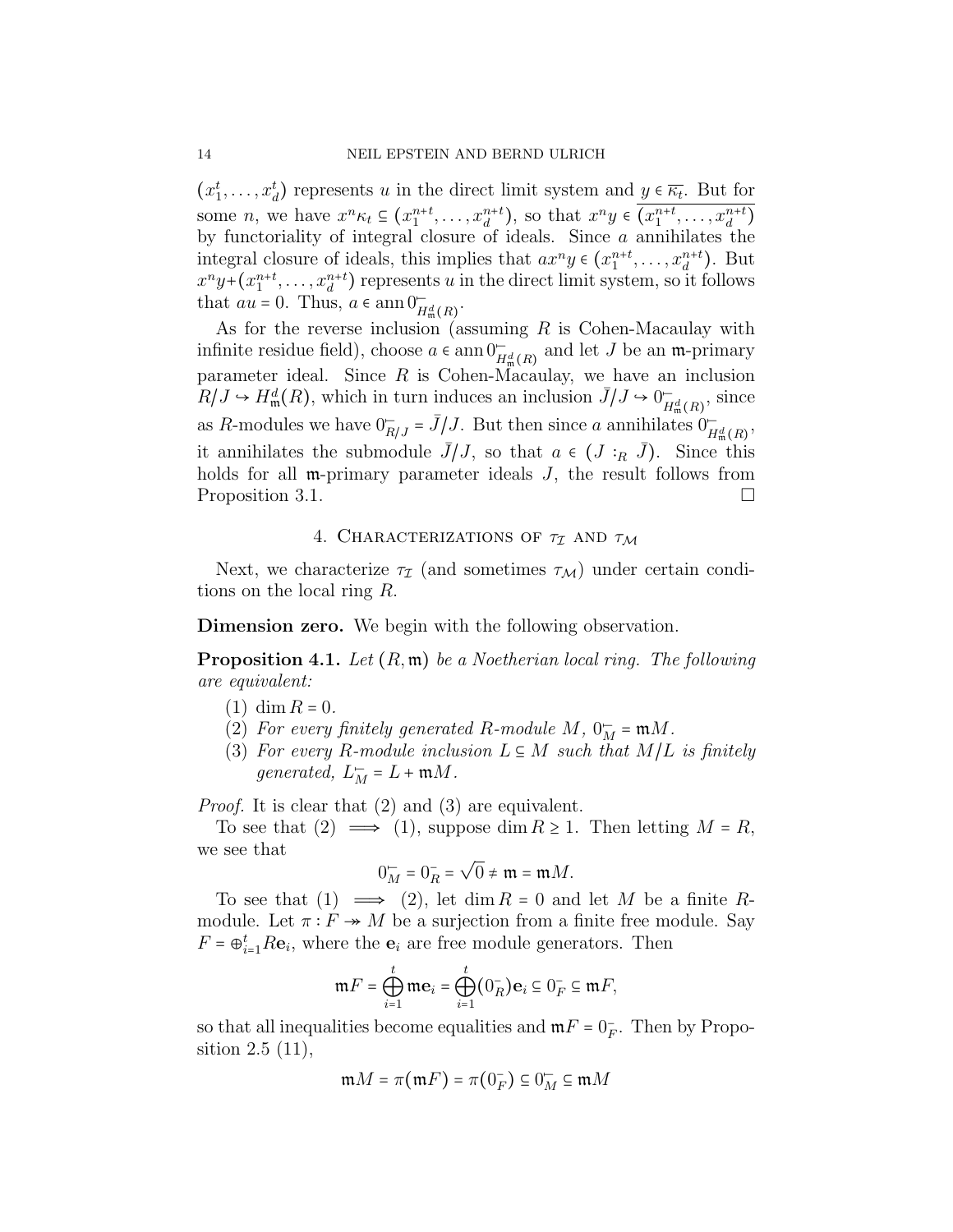which finishes the proof.  $\Box$ 

**Proposition 4.2.** Let  $(R, \mathfrak{m}, k, E)$  be a Noetherian local ring of dimension 0. Then  $\tau_{\mathcal{I}} = \tau_{\mathcal{M}} = \text{Soc } R$ .

*Proof.* We have  $E = \omega_R$ , the *canonical module*, which is finitely generated and faithful. Thus, by Proposition 4.1,  $\tau_{\mathcal{M}} = \text{ann } 0_E^{\mathcal{L}} = \text{ann } (\mathfrak{m} E)$ .<br>But gives  $P$  is complete, any  $(\mathfrak{m} E)$  = any  $\mathfrak{m} = \text{Sos } P$ , so  $\tau_{\mathcal{L}} = \text{Sos } P$ . But since R is complete,  $ann(mE) = ann m = Soc R$ , so  $\tau_{\mathcal{M}} = Soc R$ . On the other hand, for any proper ideal  $I$ ,  $(I : \overline{I}) = (I : \mathfrak{m}) \supseteq (0 : \mathfrak{m}) =$ <br>See P, and  $(0 : \overline{0}) =$  ann  $\mathfrak{m} =$  See P, see  $\overline{B} =$  See P. Soc R, and  $(0:0)$  = ann  $\mathfrak{m}$  = Soc R, so  $\tau_{\mathcal{I}}$  = Soc R.

Dimension one. To deal the dimension 1 case, we define the *conduc*tor  $f_R$  of a Noetherian ring R to be the ideal  $f_R = (R :_R R)$ , where R is the integral closure of  $R$  in its total ring of fractions. This agrees with the usual definition (e.g. in [HS06, Chapter 12]) when  $R$  is reduced.

Next, we note the following:

**Proposition 4.3.** Let  $(R, \mathfrak{m})$  be a Noetherian local ring. Then<sup>2</sup> grade  $\mathfrak{f}_R \geq 1$  if and only if  $\overline{R}$  is finitally concentral as an  $R$  module. 1 if and only if R is finitely generated as an R-module.

Proof. Let Q be the total quotient ring of R.

First suppose R is finitely generated as an R-module. Say  $R =$  $\sum_{i=1}^{n} L_{\infty i}$ , when each  $z_i \in \mathbb{Q}$ . We have  $z_i = a_{ij} x_i$ , where  $a_i \in R$  and  $x_i$  is a non-zerodivisor of R. Let  $x := \prod_i x_i$ . Then x is a non-zerodivisor  $_{i=1}^{t} Rz_i$ , with each  $z_i \in Q$ . We have  $z_i = a_i/x_i$ , where  $a_i \in R$  and of R, and  $xz_i \in R$  for each i, whence  $xR \subseteq R$ , so that  $x \in f_R$ , giving that ideal positive grade.

Conversely, suppose grade  $f_R \geq 1$ . Then  $f_R$  contains a non-zerodivisor, say x. Then  $xR$  is an R-submodule of R, hence an ideal, hence finitely generated. Say  $x\overline{R} = (a_1, \dots, a_t)R$ . Then

$$
\bar{R} = \sum_{i=1}^t R \cdot \frac{a_i}{x}
$$

is finitely generated as an  $R$ -module.  $\square$ 

**Theorem 4.4.** Let  $(R, \mathfrak{m}, k, E)$  be a Noetherian local ring of dimension one, with infinite residue field. Then R is Cohen-Macaulay if and only if  $\tau_{\mathcal{I}} = \mathfrak{f}_R$ ; otherwise  $\mathfrak{f}_R = R$  and  $\tau_{\mathcal{I}}$  is proper.

*Proof.* First suppose R is not Cohen-Macaulay. Then since dim  $R = 1$ , we have depth  $R = 0$ , whence  $\mathfrak{m} \in \text{Ass } R$ . Thus, the total ring of fractions Q of R is R itself, whence  $\bar{R} = R$ . Thus,  $\mathfrak{f}_R = R :_R \bar{R} = R :_R R = R$ . On the other hand, R is non-reduced, so that in particular  $0 \neq \sqrt{0} = (0)^{-}$ , whence  $((0): (0)^{-}) \neq R$ , so that  $\tau_{\mathcal{I}} = \bigcap_{I} (I : \overline{I}) \subseteq (0 : (0)^{-}) \neq R$ .

<sup>&</sup>lt;sup>2</sup>Recall in particular the convention that grade  $R = \infty$ .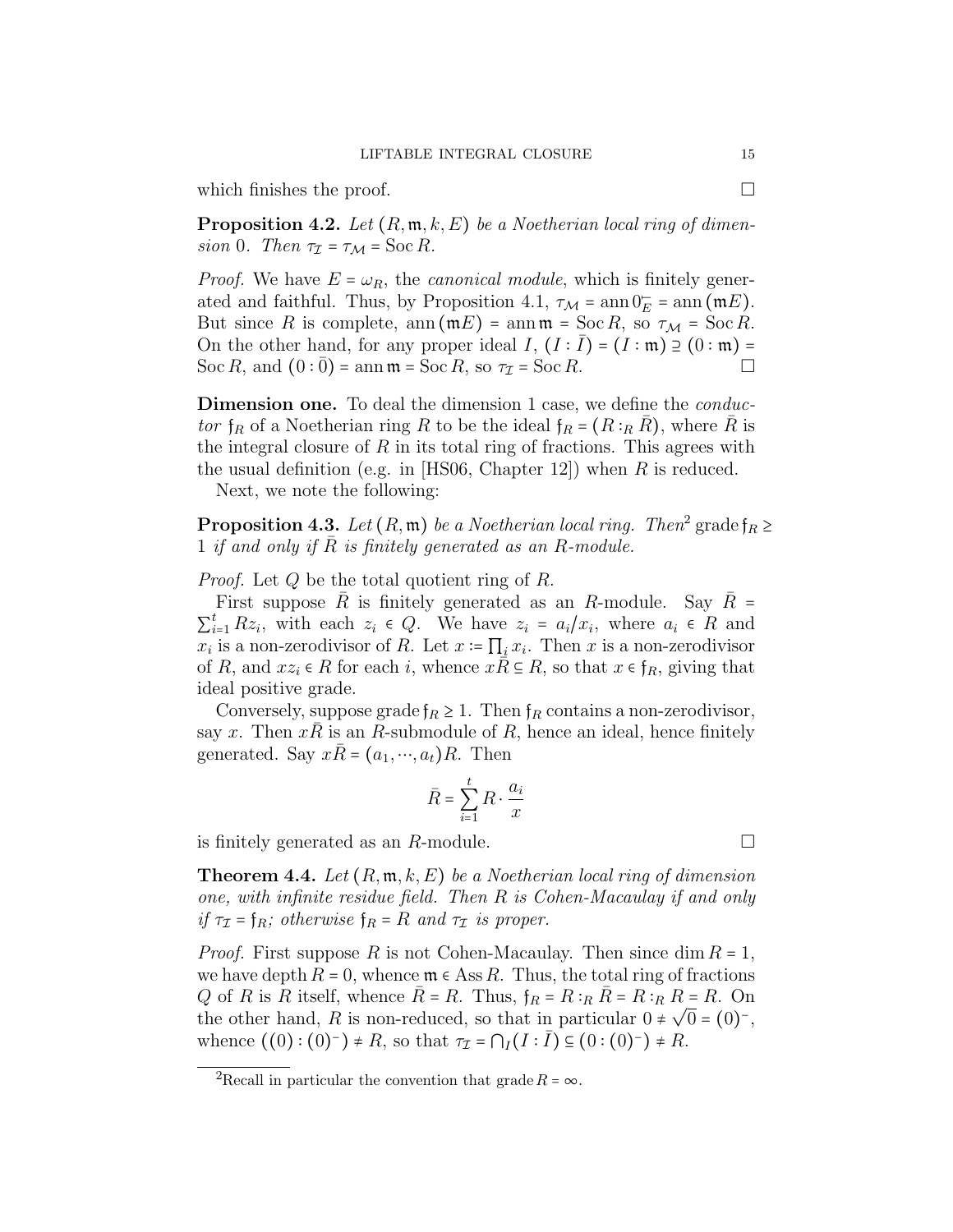Conversely, suppose  $R$  is Cohen-Macaulay. By Proposition 3.1, we have

$$
\tau_{\mathcal{I}} = \bigcap_{I} (I : I^{-}) = \bigcap_{x \text{ parameter}} ((x) : (x)^{-})
$$
  
= 
$$
\bigcap_{x \text{ rad}} ((x) : (x)^{-}) = \bigcap_{x \text{ rad}} ((x) : (x\overline{R} \cap R))
$$
  

$$
\supseteq \bigcap_{x \text{ rad}} (xR :_R x\overline{R}) = \bigcap_{x \text{ rad}} (R :_R \overline{R}) = \mathfrak{f}_R.
$$

Now we need only show that  $\tau_{\mathcal{I}} \subseteq \mathfrak{f}_R$ . Let Q be the total quotient ring of R. There is some index set J and some set of elements  $\{z_j\}_{j\in J}$ of  $\overline{R}$  with  $\overline{R} = \sum_{j\in J} Rz_j$  as an R-submodule of Q. We have  $f_R = (R :_R$  $\sum_j Rz_j$ ) =  $\bigcap_j (R \cdot_R R z_j)$ . Moreover, each  $z_j = a_j / x_j$  for some  $a_j \in R$ <br>and some non-gradition  $x_j \in R$ . Then  $x_j \in (R \cdot R z_j)$  so that  $x_j \in R$ and some non-zerodivisor  $x_j \in R$ . Then  $x_j \in (R :_R R z_j)$ , so that  $x_j z_j \in$ Rx¯ <sup>j</sup> <sup>∩</sup> <sup>R</sup> <sup>=</sup> (x<sup>j</sup>) <sup>−</sup>. This means that ((x<sup>j</sup>) <sup>∶</sup><sup>R</sup> (x<sup>j</sup>) <sup>−</sup>) <sup>⊆</sup> ((xjR) <sup>∶</sup><sup>R</sup> <sup>x</sup>jz<sup>j</sup>) <sup>=</sup>  $(R:_{R} Rz_{j})$ . Putting it all together, we get

$$
\tau_{\mathcal{I}} = \bigcap_{I} (I :_{R} I^{-}) \subseteq \bigcap_{j} ((x_{j}) :_{R} (x_{j})^{-}) \subseteq \bigcap_{j} (R :_{R} R z_{j}) = \mathfrak{f}_{R}.
$$

 $\Box$ 

Remark. A part of Theorem 4.4 was proved by Janet C. Vassilev in her doctoral thesis [Vas97, Theorem 3.11 and Remark 3.12] (a special case of which is mentioned in [Hun98, Example 3.5]). Namely, she proved that if  $R$  is a one-dimensional local integral domain of characteristic  $p > 0$  with infinite residue field, the 'test ideal'  $\tau(R)$  (for tight closure) equals the conductor. However, in any equicharacteristic Noetherian ring of dimension 1, tight closure is identical to integral closure, and hence  $\tau(R) = \tau_{\mathcal{I}}(R)$ . So in our terms, Vassilev showed that when R is a one-dimensional integral domain of prime characteristic,  $\tau_{\mathcal{I}} = f_R$ , a result recoverable from our theorem since one-dimensional integral domains are Cohen-Macaulay.

## Higher dimension.

**Theorem 4.5.** Let  $(R, \mathfrak{m})$  be either excellent or the homomorphic image of a Gorenstein local ring. Suppose that  $\dim R \geq 2$  and that R is equidimensional with no embedded primes. Then  $\tau_{\mathcal{M}} = \tau_{\mathcal{I}} = 0$ .

*Proof.* Under the given hypotheses, it is shown in  $HH94$ , Propositions 2.7 and 3.8 that there is a ring  $S$ , into which  $R$  embeds as a subring, such that S is module-finite over R and satisfies Serre's condition  $(S_2)$ , both as an R-module and as a ring in its own right.

Accordingly, let  $x, y \in \mathfrak{m}$  form a regular sequence on S as an Rmodule. Fix a positive integer *n*, and let  $I = (x^{2n}, y^{2n})$ . Note that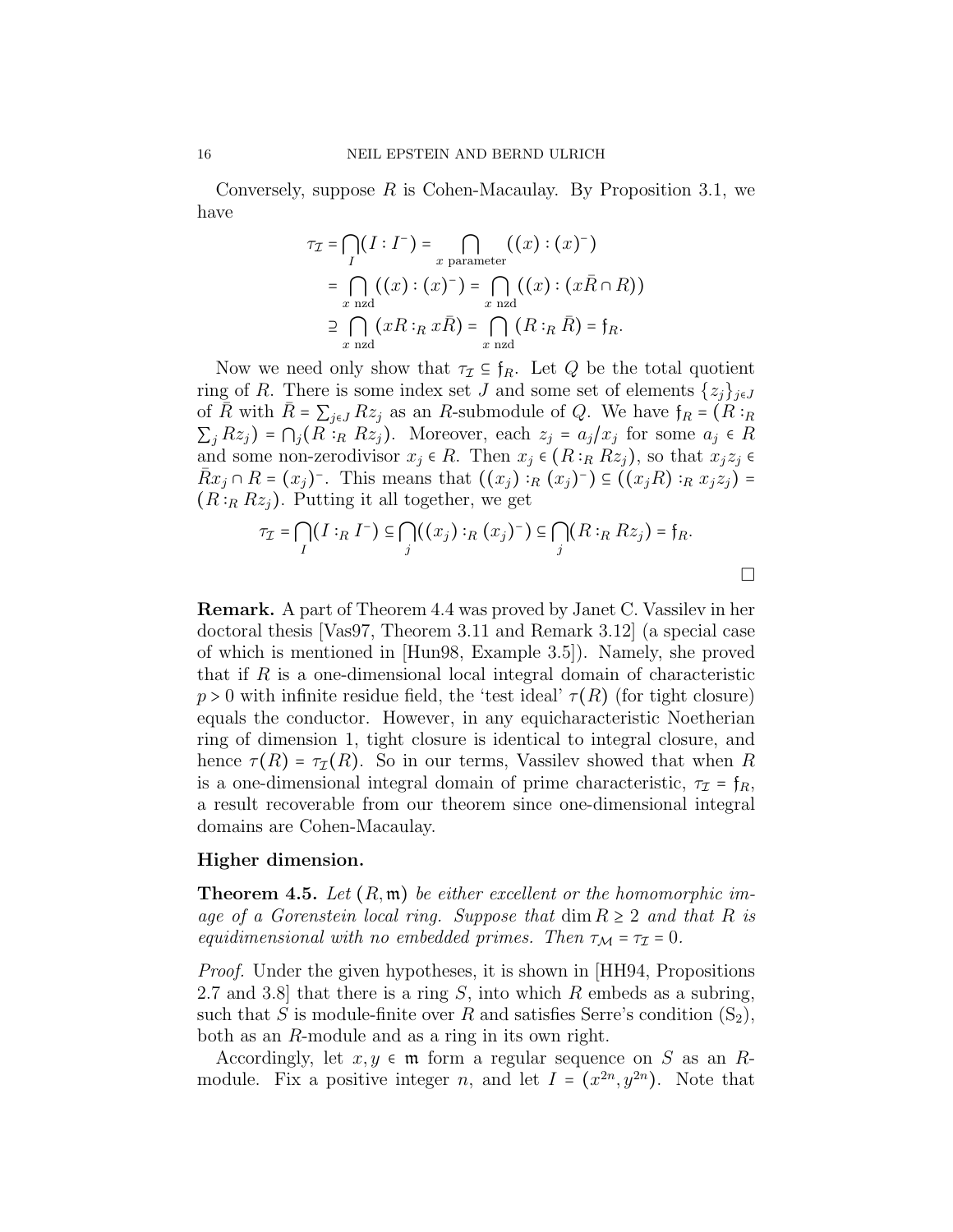$x^n y^n \in I^-$ , as  $(x^n y^n)^2 = (x^{2n})(y^{2n})$  gives an equation of integrality. Also note that the fact that  $x, y$  form a regular sequence on S makes it easy to show that  $IS:_{S} x^{n}y^{n} = (x^{n}, y^{n})S$ . So we have

$$
\tau_{\mathcal{I}} \subseteq (I :_R I^-) \subseteq (I :_R x^n y^n)
$$

$$
\subseteq (IS :_S x^n y^n) = (x^n, y^n) S \subseteq \mathfrak{m}^n S.
$$

However, *n* was arbitrary and *S* is a finitely generated *R*-module. So by the Krull intersection theorem,  $\tau_{\mathcal{M}} \subseteq \tau_{\mathcal{I}} \subseteq \bigcap_n \mathfrak{m}^n S = 0.$ 

### 5. Some surprising consequences

**Proposition 5.1.** Let  $(R, \mathfrak{m}, k, E)$  be a local ring of dimension at least 2. Suppose that  $\tilde{R}$  is equidimensional and has no embedded primes. Then  $0_{E}^{-} = E$ .

*Proof.* First assume  $R = \hat{R}$ .

By Theorem 4.5,  $0_F^-$  is a faithful R-module. However, any faithful R-submodule L of  $E$  must equal  $E$ <sup>3</sup>. To see this, consider the short exact sequence

$$
0 \to L \to E \to E/L \to 0.
$$

Taking the Matlis dual, we get the short exact sequence

$$
0 \leftarrow R/J \leftarrow R \leftarrow J \leftarrow 0,
$$

where  $J = (E/L)^{\vee}$  and  $R/J = L^{\vee}$ . But then

$$
L = (R/J)^{\vee} = \text{Hom}_{R}(R/J, E) \cong (0:_{E} J),
$$

so that  $JL = J \cdot (0 :_E J) = 0$ . So since L is faithful,  $J = 0$ , whence  $J^{\vee} = E/L = 0$ , so that  $E = L$ .

Finally, we treat the general case, where  $R$  is not necessarily complete. Note that any R-submodule  $L$  of  $E$  is in fact an R-submodule, and that  $L = \hat{R} \otimes_R L$ . In particular,  $0_E^{\leftarrow} = \hat{R} \otimes_R 0_E^{\leftarrow}$  (with closures being taken as  $R$  modules) = 0<sup>-</sup> (by Proposition 2.5 (0)) = 0<sup>-</sup> (with also taken as  $R$ -modules) =  $0^{+}_{\hat{R}\otimes_{R}E}$  (by Proposition 2.5 (9)) =  $0^{+}_{E}$  (with closures being taken as  $\hat{R}$ -modules) = E (by the first part of the proof).  $\Box$ 

The above result is surprising because this could never happen in a finitely generated module. We find this sufficiently interesting to merit a concrete example:

<sup>&</sup>lt;sup>3</sup>This particular claim can fail when  $R$  is not complete. Indeed, if  $J$  is any ideal of  $\hat{R}$  that contracts to 0 in  $R$ , let  $M = (0:_{E} J)$ . Then ann  $_{\hat{R}} M = J$  (so that  $M \neq E$ ), but  $\dim_R M = R \cap (\dim_{\hat{R}} M) = R \cap J = 0$ , so that M is faithful as an R-module. To see that such a  $J$  can exist, let  $R$  be any local domain which is not analytically irreducible, and let J be any minimal prime of  $\hat{R}$ . To be even more concrete, set  $R = k[x, y]_{(x, y)}/(x^2 - y^2 - y^3)$ , where k is a field of characteristic  $\neq 2$  and x, y are indeterminates over k, and let  $J = (x - y\sqrt{1 + y}).$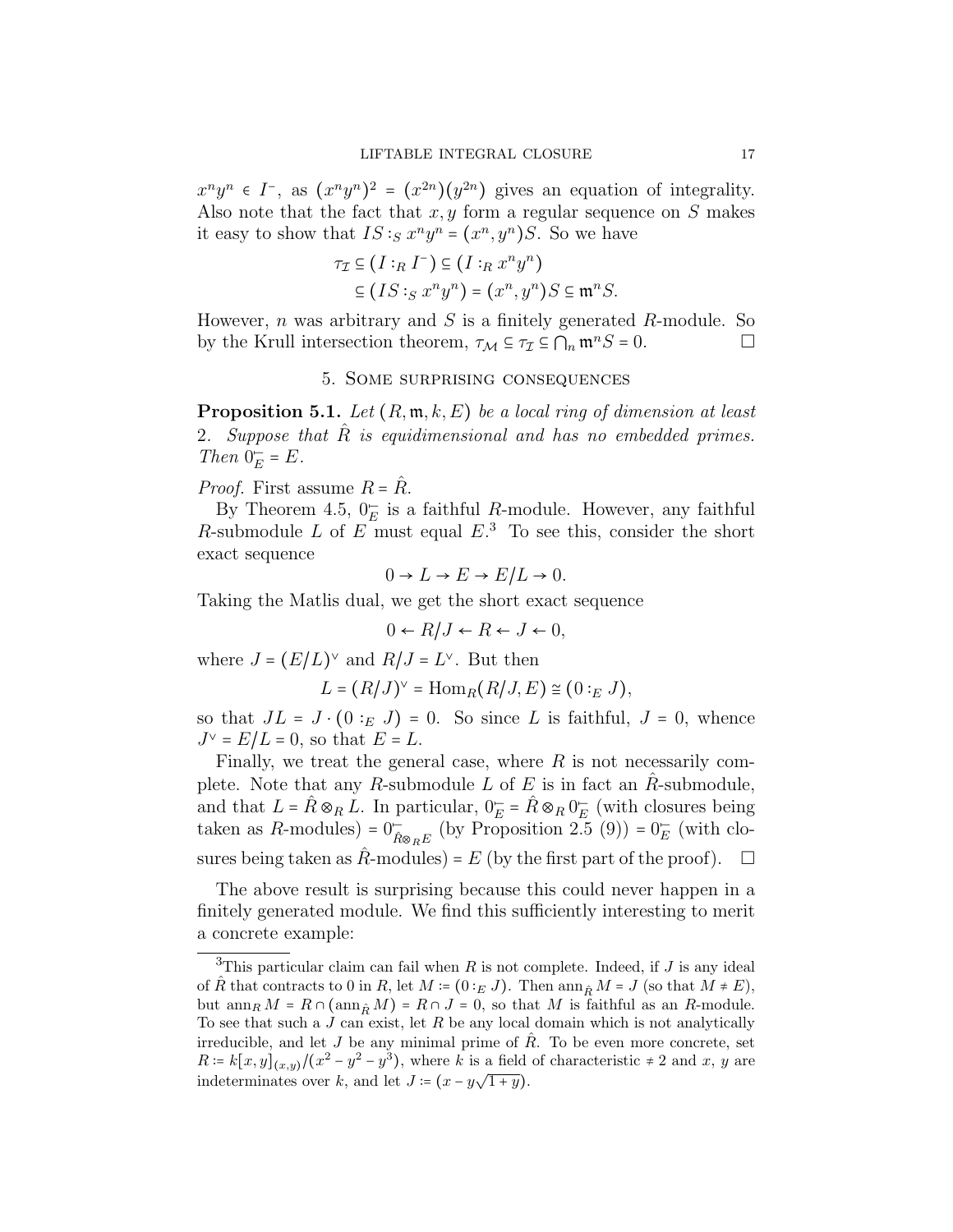**Example.** Let  $R = k[[x, y]], k$  a field, and E the injective hull of the residue field. Let  $F \coloneqq \overline{\oplus}_{i\geq 1} Rt_i$ , where the  $t_i$  are free generators. For each  $i \geq 1$ , let  $a_i := x^i t_i$ ,  $b_i := y^i t_i$ ,  $c_i := (xy)t_{i+1} - t_i$ , and  $d_i := (xy)^i t_{2i} - t_i$ . Let U be the submodule of F generated by the  $a_i$ s,  $b_i$ s, and  $c_i$ s. Note that  $E \cong F/U$  (indeed this is essentially the "inverse powers" presentation of Macaulay) and one checks readily that every  $d_i \in U$ . For each  $i \geq 1$ , the following equation holds in the symmetric algebra of  $F$  over  $R$ :

$$
t_i^2 + 2d_it_i + (d_i^2 - a_{2i}b_{2i}) = 0.
$$

This shows that  $t_i$  is integral over U for every i. Hence  $U_F^- = F$ , so that by definition  $0^- - F$ by definition  $0_E^- = E$ .

The general fact yields the following consequence:

Theorem 5.2. Let R be a Noetherian local ring of dimension at least two, whose completion is equidimensional with no embedded primes. Let  $M$  be an Artinian R-module. Then there exist torsionless<sup>4</sup> Rmodules  $L \subseteq T$  such that  $M \cong T/L$  and T is integral over L. Moreover, if M is finitely generated (and hence, has finite length), T and L may also be chosen to be finitely generated.

*Proof.* We do the general case first. Since  $M$  is Artinian, there is some positive integer n such that  $j : M \to E^{\oplus n}$ . We consider this injection to be an inclusion of modules. Let  $\pi : F \to E^{\oplus n}$  be a surjection from a free module,  $U := \pi^{-1}(M)$ , and  $K := \ker \pi$ . Then since  $K_F = F$ <br>(by Proposition 5.1), we have that  $U + K$  is also integral over K, and (by Proposition 5.1), we have that  $U + K$  is also integral over K, and  $(U+K)/K \cong M$ .

If M has finite length, in particular it is finitely generated, so we can pick elements  $u_1, \ldots, u_t \in U$  that generate U modulo K. Let  $U' \coloneqq \sum_{i=1}^t P_{\alpha_i}$ . Ein a bosis of E as a free module such B and let  $\mathcal{F}$  denote  $\sum_{i=1}^{n} \sum_{i=1}^{n}$  is a basis of T as a free modules G of F generated by parts  $_{i=1}^t Ru_i$ . Fix a basis of F as a free module over R, and let F denote of this basis such that  $U' \subseteq G$ . Note that  $\mathcal F$  is a direct limit system under inclusion, whose directed union equals F. Also,  $M \subseteq \pi(G)$  for any  $G \in \mathcal{F}$ , and  $U' \subseteq F = K_F^-$ . Then by Lemma 2.4, there is some  $G \in \mathcal{F}$ <br>such that  $U' \subseteq (K \cap G)^-$ . Let  $L = K \cap G$  and  $T := L \cup U'$ . Then  $T$  is such that  $U' \subseteq (K \cap G)_{G}^{\sim}$ <br>integral over *I* in the fine  $G:$  Let  $L := K \cap G$  and  $T := L + U'$ . Then T is integral over L in the finite free module G, and  $T/L \cong M$ .

We can take this a bit further. Namely:

**Theorem 5.3.** Let R be a Noetherian ring. Let M be a finite  $R$ module, and let A be the set of minimal primes  $\mathfrak p$  of M such that  $\operatorname{ht} \mathfrak p \geq 2$ and  $\overline{R}_{\mathfrak{p}}$  is equidimensional with no embedded primes. Assuming  $\mathcal{A} \neq \emptyset$ , there exist finite torsionless R-modules  $L \subseteq T$  such that  $M \cong T/L$  and such that for all  $\mathfrak{p} \in \mathcal{A}$ ,  $T_{\mathfrak{p}}$  is integral over  $L_{\mathfrak{p}}$  (as  $R_{\mathfrak{p}}$ -modules).

<sup>&</sup>lt;sup>4</sup>Recall that a module is *torsionless* if it is a submodule of a free module.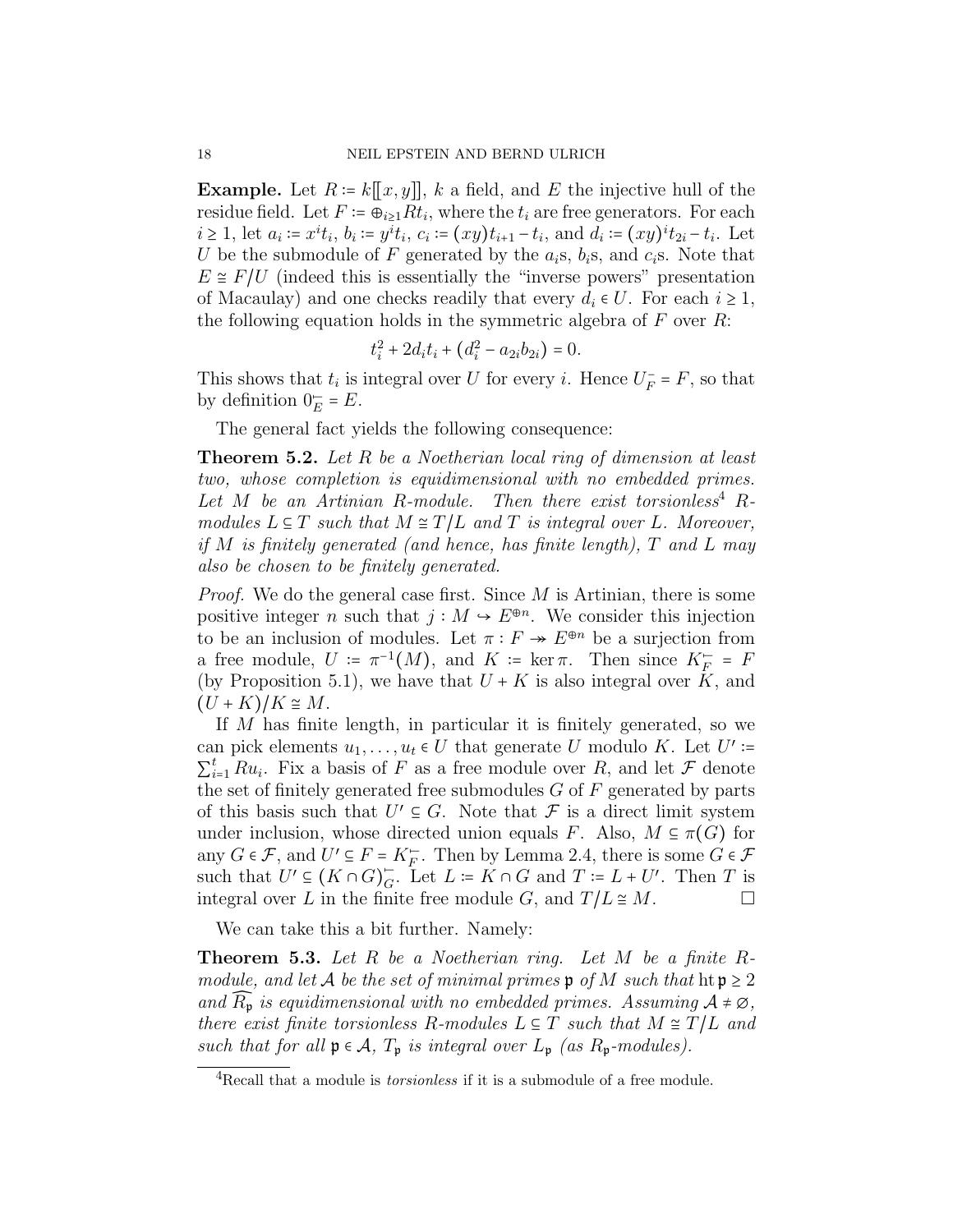*Proof.* We replace the  $E^{\oplus n}$  in the proof of Theorem 5.2 with the injective hull of M, so that we get a (canonical) injective map  $j : M \rightarrow E =$  $E_R(M)$ . But since R is Noetherian and M finitely generated, we have  $E = \bigoplus_{\mathfrak{p} \in \text{Supp } M} E_R(R/\mathfrak{p})^{\oplus \mu(\mathfrak{p},M)}$ , where  $\mu(\mathfrak{p},M)$  is the 0th Bass number<br>of M with reconct to **p** and is always a papparentive integer. Also, this of  $M$  with respect to  $\mathfrak{p}$ , and is always a nonnegative integer. Also, this works well with localization, so that for any minimal prime  $\mathfrak{p}$  of M, we have  $E(M)_{\mathfrak{p}} = E_{R_{\mathfrak{p}}}(\kappa(\mathfrak{p}))^{\oplus \mu(\mathfrak{p},M)}$ , where  $\kappa(\mathfrak{p}) = R_{\mathfrak{p}}/\mathfrak{p}R_{\mathfrak{p}}$  is the residue field of  $\mathfrak p$ . Thus, whenever we localize at any  $\mathfrak p \in \mathcal A$ , we are in the situation of Theorem 5.2. Now pick a free module surjection  $\pi : F \twoheadrightarrow E$ ,  $U \coloneqq \pi^{-1}(M)$ , and  $K \coloneqq \ker \pi$ .<br>Now pick elements  $\mu$ .

Now pick elements  $u_1, \ldots, u_t \in U$  that generate U modulo K, and let  $U' \coloneqq \sum_{i=1}^t Ru_i$ . Let  $\mathcal F$  be as in the proof of Theorem 5.2. For each  $\mathfrak{p} \in \mathcal{A}, (U + K)_{\mathfrak{p}}$  is integral over  $K_{\mathfrak{p}}$  in  $F_{\mathfrak{p}}$ . Thus, for *each* such  $\mathfrak{p}$ , there is some  $G \in \mathcal{F}$  such that  $U'_\mathfrak{p} \subseteq ((K \cap G)_\mathfrak{p})_G$  $\mathcal{L}_{G_{\mathfrak{p}}}$  as  $R_{\mathfrak{p}}$ -modules. Let H be the sum of all such G's. By construction,  $\hat{H}$  is also finitely generated and free, and we have  $U'_{\mathfrak{p}} \subseteq ((K \cap H)_{\mathfrak{p}})^{\mathfrak{p}}$  $H_p$  as  $R_p$ -modules, for all  $p \in A$ . Now let  $L := K \cap H$  and  $T := L + U'$ , and the inclusion  $L \subseteq T$  (as submodules of  $H$ ) satisfies the conclusion of the theorem.

[[FURTHER COMMENTS...]]

# 6. An approach to proving the existence of big Cohen-Macaulay modules

The so-called "direct summand conjecture" of M. Hochster (which is a theorem in equal characteristic) is one of the long-standing open problems of mixed characteristic commutative algebra. A proof of the existence of big Cohen-Macaulay modules for complete local domains would imply a positive answer to the direct summand conjecture. In [Die10], Dietz gave conditions, in terms of the existence of a certain kind of closure operation, for the existence of big Cohen-Macaulay modules:

**Theorem 6.1** ([Die10, Theorem 3.16]). Let  $(R, \mathfrak{m})$  be a complete local domain. Let  $\natural$  be an operation on submodules of finitely generated Rmodules which satisfies the following axioms for all inclusions  $N \subseteq M$ of finitely generated R-modules:

- (1)  $N_M^{\natural}$  is a submodule of M that contains N.
- $\begin{pmatrix} 2 \\ 0 \end{pmatrix} \begin{pmatrix} N_M^{\natural} \\ M \end{pmatrix}^{\natural}_{M} = N_M^{\natural}$
- (3) If W is a finite R-module containing M, then  $N_N^{\natural} \subseteq M_{W}^{\natural}$ .<br>(4) Let  $f: M \cup W$  be a module hamomorphism. Then  $f(\lambda)$
- (4) Let  $f: M \to W$  be a module homomorphism. Then  $f(N_M^{\natural}) \subseteq$  $f(N)^{\mathfrak{h}}_{W}.$
- (5) If  $N_M^{\natural} = N$ , then  $0_{M/N}^{\natural} = 0$ .
- (6)  $\mathfrak{m}_R^{\natural} = \mathfrak{m}$  and  $0_R^{\natural} = 0$ .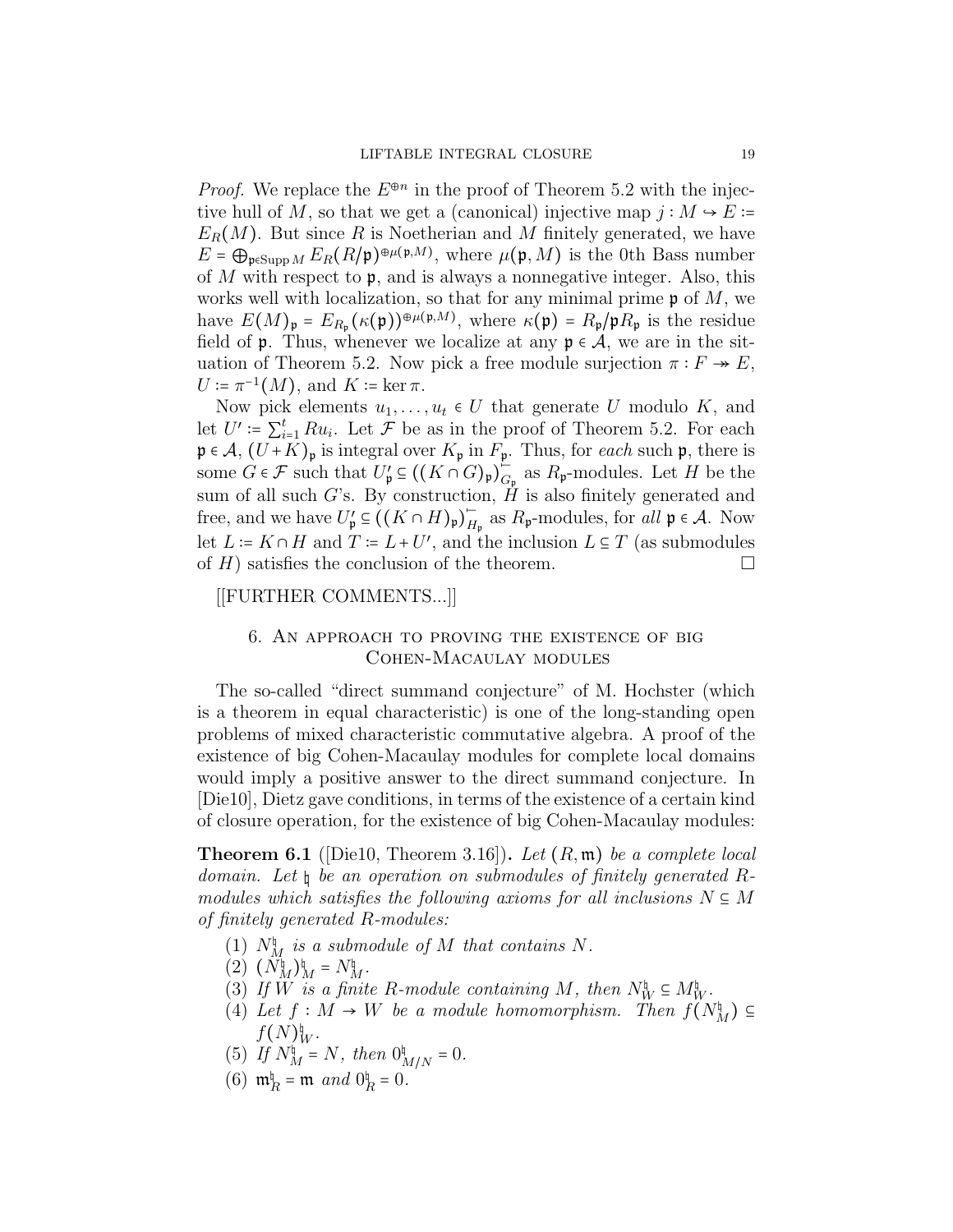(7) Let  $x_1, \ldots, x_{k+1}$  be part of a system of parameters for R, and J :=  $(x_1, \ldots, x_k)$ . Let M be a finitely generated R-module. Suppose there exists a surjective homomorphism  $f : M \to R/J$  and  $v \in M$ such that  $f(v) = x_{k+1}$  modulo J. Then  $(Rv)^{\text{th}}_M \cap \text{ker } f \subseteq (Jv)^{\text{th}}_M$ .

Then R has a big Cohen-Macaulay module.

We have shown that liftable integral closure satisfies axioms 1-5 above, and when  $R$  is a complete local domain, axiom 6 is well-known for ordinary integral closure (and hence for our operation). Axiom 7, called *generalized colon-capturing* in Dietz's paper, is then the main point. We can prove the following special case:

Proposition 6.2. Axiom (7) holds (for liftable integral closure) in case  $v \in M \setminus \mathfrak{m}M$ . That is, given  $R, x_1, \ldots, x_{k+1}, J, f, and v \in M$  as above such that  $v \notin \mathfrak{m}M$ , it follows that  $(Rv)_{M}^{-} \cap \ker f \subseteq (Jv)_{M}^{-}$ .

*Proof.* Since  $v$  is a minimal generator of  $M$ , we can choose a surjection  $\pi$ :  $F = R^{\oplus n} \rightarrow M$  such that  $\pi(\mathbf{e}_1) = v$ , where  $\mathbf{e}_1, \dots, \mathbf{e}_n$  is a minimal basis for  $F$  as a free  $R$ -module. Since  $F$  is projective, we may lift the surjection  $f \circ \pi$  through the natural surjection  $R \twoheadrightarrow R/J$  to a map  $g: F \to R$ , and we may choose it in such a way that  $g(\mathbf{e}_1) = x_{k+1}$ . Now, pick an element  $t \in (Rv)_M^{\mathbb{Z}} \cap \ker f$ . Let  $K \coloneqq \ker \pi$ . Then by definition of liftable integral closure, there is some  $u \in F$  such that  $\pi(u) = t$  and  $u \in (R\mathbf{e}_1 + K)_F^- \cap g^{-1}(J)$ .<br>Note first that in term

Note first that, in terms of the given basis of  $F$ ,  $g$  is uniquely representable as a row-vector (that is, a  $1 \times n$  matrix) of elements of R. Say  $g = [g_1 \cdots g_n]$ . We have  $g_1 = g(e_1) = x_{k+1}$ , so that in fact,  $g = [x_{k+1} \ g_2 \ \cdots \ g_n]$ . Next, if we let  $F' := \bigoplus_{i=2}^n R \mathbf{e}_i$ , so that  $F = R \mathbf{e}_1 \oplus F'$ in a natural way, and  $K' \coloneqq K \cap F'$ , then in fact  $R\mathbf{e}_1 + K = R\mathbf{e}_1 \oplus K'$ ,<br>and  $\mathcal{U} \in (R_2 + K)^{-1} = R_2 \oplus (K')^{-1}$ . Now let  $g' \coloneqq [g \otimes \dots g] \cdot F' \otimes P$ and  $u \in (R\mathbf{e}_1 + K)^{-}_{F}$ <br>Similarly there is a  $F = R\mathbf{e}_1 \oplus (K')_{F'}^{\dagger}.$  Now let  $g' \coloneqq [g_2 \cdots g_n] : F' \to R$ . Similarly, there is a unique representation of  $u$  in terms of the given basis, say  $u := [u_1 \cdots u_n]^{tr}$ , where "tr" means transpose. Then let  $u' := [u_2 \cdots u_n]^{tr} \in F'.$  By the direct sum decomposition we derived above, we have  $u' \in (K')_{F'}^{\sim}$ . Now,

$$
x_{k+1}u_1 + g'(u') = g(u) \in J.
$$

But  $g'(K') \subseteq g(K) \subseteq J$ , so that by functoriality of liftable integral closure,  $g'(u') \in g'((K')_{F'}^{-}) \subseteq (g'(K'))_R^{-} = \overline{g'(K')} \subseteq \overline{J}$ . This coupled with the fact that  $x_{k+1}u_1 + g'(u') \in J$  implies that  $x_{k+1}u_1 \in \bar{J}$ . That is,  $u_1 \in (J : x_{k+1}),$  so that by Ratliff's theorem ([Rat74, Theorem 2.12], as stated in [HS06, Theorem 5.4.1]), we have  $u_1 \in \overline{J}$ . Finally, we have  $u = u_1 \mathbf{e}_1 + u' \in \bar{J} \mathbf{e}_1 + K$ , so that  $t = \pi(u) \in \bar{J}v \subseteq (Jv)_{M}^{-}$ , as was to be shown.  $\square$